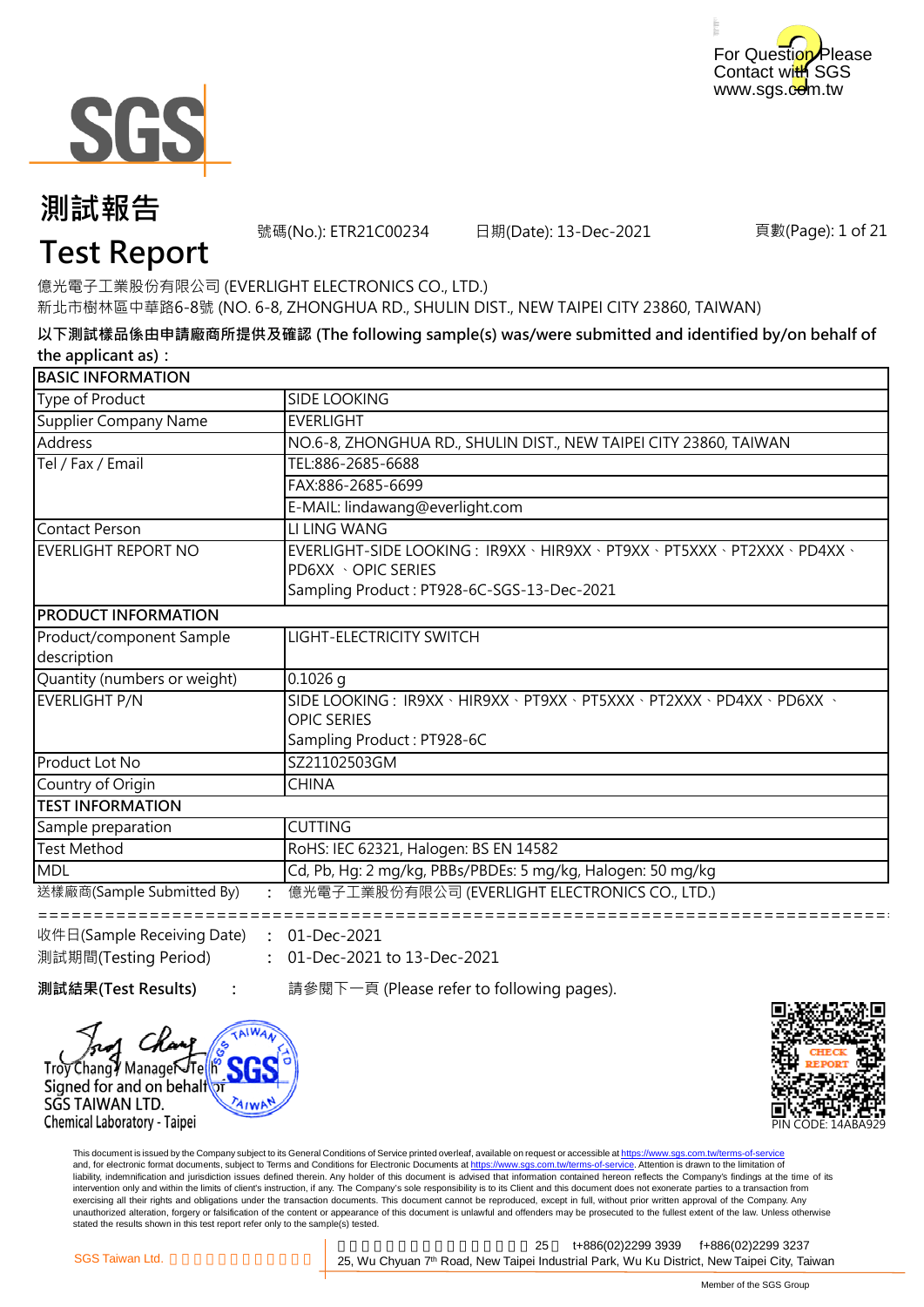

號碼(No.): ETR21C00234 日期(Date): 13-Dec-2021 頁數(Page): 2 of 21

#### 億光電子工業股份有限公司 (EVERLIGHT ELECTRONICS CO., LTD.)

新北市樹林區中華路6-8號 (NO. 6-8, ZHONGHUA RD., SHULIN DIST., NEW TAIPEI CITY 23860, TAIWAN)

- **測試需求(Test Requested)**
	- **:** (1) 依據客戶指定,參考RoHS 2011/65/EU Annex II及其修訂指令(EU) 2015/863測試鎘、 鉛、汞、六價鉻、多溴聯苯、多溴聯苯醚, DBP, BBP, DEHP, DIBP。 (As specified by client, with reference to RoHS 2011/65/EU Annex II and amending Directive (EU) 2015/863 to determine Cadmium, Lead, Mercury, Cr(VI), PBBs, PBDEs, DBP, BBP, DEHP, DIBP contents in the submitted sample(s).)
		- (2) 依據客戶指定,測試 PAHs 及其他測項。 (As specified by client, to test PAHs and other item(s).)
- **:** (1) 根據客戶所提供的樣品,其鎘、鉛、汞、六價鉻、多溴聯苯、多溴聯苯醚, DBP, BBP, **結 論(Conclusion)** DEHP, DIBP的測試結果符合RoHS 2011/65/EU Annex II暨其修訂指令(EU) 2015/863之 限值要求。 (Based on the performed tests on submitted sample(s), the test results of Cadmium, Lead, Mercury, Cr(VI), PBBs, PBDEs, DBP, BBP, DEHP, DIBP comply with the limits as set by RoHS Directive (EU) 2015/863 amending Annex II to Directive 2011/65/EU.)
	- (2) 根據客戶所提供的樣品,多環芳香烴測試結果符合德國產品安全委員會(AfPS) GS PAHs 第 3 類 「其它產品」之限值要求。(Based upon the performed tests on the submitted sample(s), the test results of PAHs (15 items) comply with the limits of PAHs requirement (Category 3)「Other consumer products」 as set by German Committee on Product Safety (AfPS) GS PAHs.)

#### **測試部位敘述 (Test Part Description)**

- No.1 **:** 本體 (BODY)
- No.2 **:** 銀色金屬接腳鍍層 (PLATING LAYER OF SILVER COLORED METAL PIN)
- No.3 **:** 銀色金屬接腳底材 (BASE MATERIAL OF SILVER COLORED METAL PIN)
- No.4 **:** 銀色金屬接腳 (含鍍層) (SILVER COLORED METAL PIN (INCLUDING THE PLATING LAYER))

#### **測試結果 (Test Results)**

| 測試項目                                          | 測試方法                                                                            | 單位     | <b>MDL</b> |          | 結果   |      | 限值      |
|-----------------------------------------------|---------------------------------------------------------------------------------|--------|------------|----------|------|------|---------|
| (Test Items)                                  | (Method)                                                                        | (Unit) |            | (Result) |      |      | (Limit) |
|                                               |                                                                                 |        |            | No.1     | No.2 | No.3 |         |
| 鎘 (Cd) (Cadmium (Cd)) (CAS No.:<br>7440-43-9) | 參考IEC 62321-5: 2013, 以感應耦合電漿發<br> 射光譜儀分析。(With reference to IEC                 | mg/kg  |            | n.d.     |      | ---  | 100     |
| [鉛 (Pb) (Lead (Pb)) (CAS No.: 7439-<br>$92-1$ | 62321-5: 2013, analysis was performed by $\lfloor$ mg/kg $\rfloor$<br>ICP-OES.) |        |            | n.d.     |      |      | 1000    |

This document is issued by the Company subject to its General Conditions of Service printed overleaf, available on request or accessible at https://www.sgs.com.tw/terms-of-service and, for electronic format documents, subject to Terms and Conditions for Electronic Documents at https://www.sgs.com.tw/terms-of-service. Attention is drawn to the limitation of liability, indemnification and jurisdiction issues defined therein. Any holder of this document is advised that information contained hereon reflects the Company's findings at the time of its intervention only and within the limits of client's instruction, if any. The Company's sole responsibility is to its Client and this document does not exonerate parties to a transaction from exercising all their rights and obligations under the transaction documents. This document cannot be reproduced, except in full, without prior written approval of the Company. Any unauthorized alteration, forgery or falsification of the content or appearance of this document is unlawful and offenders may be prosecuted to the fullest extent of the law. Unless otherwise stated the results shown in this test report refer only to the sample(s) tested.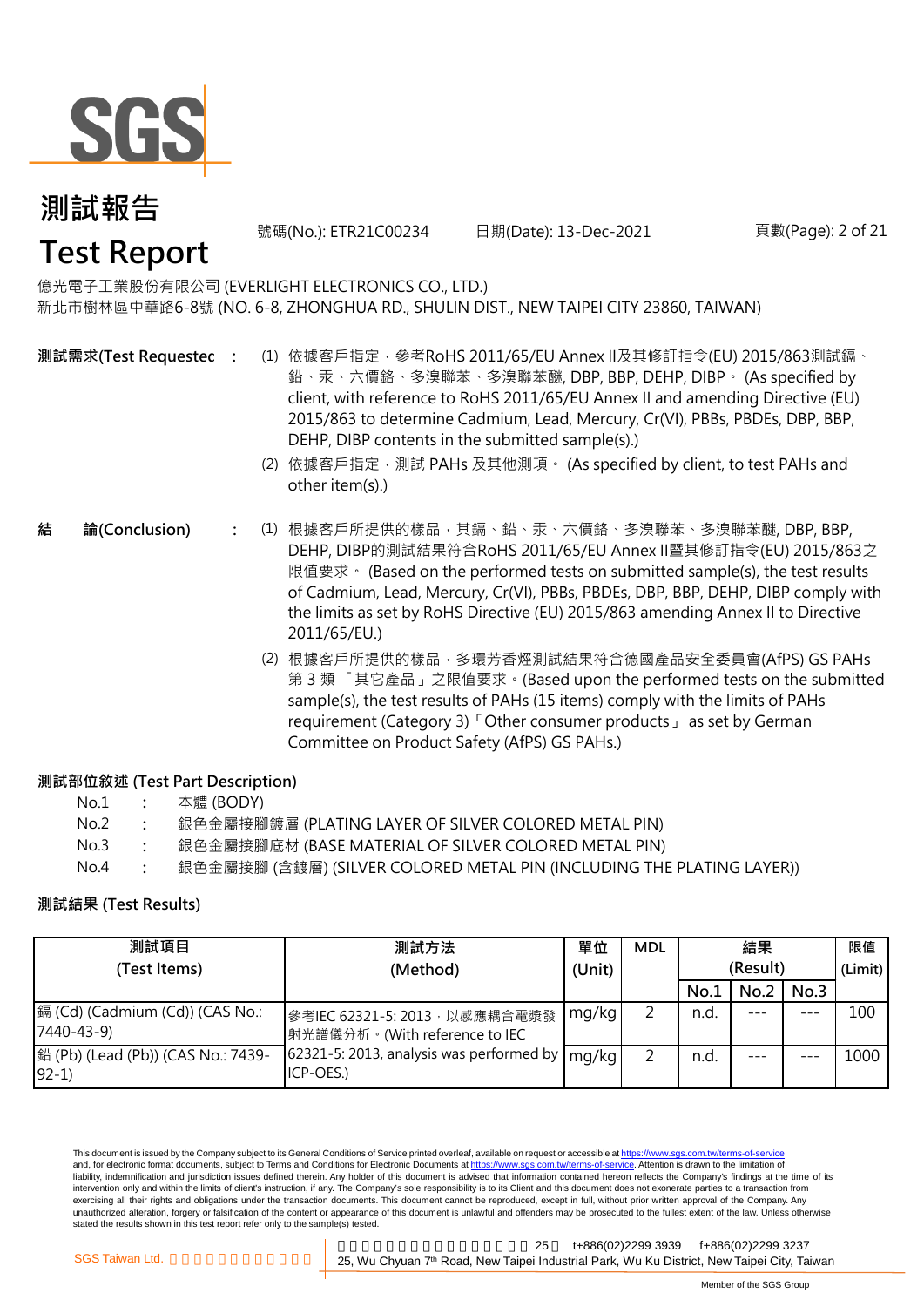

號碼(No.): ETR21C00234 日期(Date): 13-Dec-2021 頁數(Page): 3 of 21

**Test Report**

億光電子工業股份有限公司 (EVERLIGHT ELECTRONICS CO., LTD.)

新北市樹林區中華路6-8號 (NO. 6-8, ZHONGHUA RD., SHULIN DIST., NEW TAIPEI CITY 23860, TAIWAN)

| 測試項目<br>(Test Items)                                                  | 測試方法<br>(Method)                                                                                                                                                                                | 單位<br>(Unit) | <b>MDL</b>     |         | 結果<br>(Result) |                     | 限值<br>(Limit) |
|-----------------------------------------------------------------------|-------------------------------------------------------------------------------------------------------------------------------------------------------------------------------------------------|--------------|----------------|---------|----------------|---------------------|---------------|
|                                                                       |                                                                                                                                                                                                 |              |                | No.1    | No.2           | No.3                |               |
| 汞 (Hg) (Mercury (Hg)) (CAS No.:<br>7439-97-6)                         | 參考IEC 62321-4: 2013+ AMD1: 2017 · 以<br>感應耦合電漿發射光譜儀分析。(With<br>reference to IEC 62321-4: 2013+ AMD1:<br>2017, analysis was performed by ICP-<br>OES.)                                            | mg/kg        | $\overline{2}$ | n.d.    | $- - -$        | $- - -$             | 1000          |
| 六價鉻 Cr(VI) (Hexavalent<br>Chromium Cr(VI)) (CAS No.: 18540-<br>$29-9$ | 參考IEC 62321-7-2: 2017 · 以紫外光-可見<br>光分光光度計分析。(With reference to IEC<br>62321-7-2: 2017, analysis was performed<br>by UV-VIS.)                                                                    | mg/kg        | 8              | n.d.    |                |                     | 1000          |
| [編 (Cd) (Cadmium (Cd)) (CAS No.:<br>7440-43-9)                        | 酸洗脫鍍層, 參考IEC 62321-5: 2013, 以感<br>應耦合電漿發射光譜儀分析。(IEC 62321-5:<br>2013 application of modified digestion by                                                                                       | mg/kg        | $\overline{2}$ | ---     | n.d.           | $---$               | 100           |
| 鉛 (Pb) (Lead (Pb)) (CAS No.: 7439-<br>$92-1)$                         | surface etching, analysis was performed<br>by ICP-OES.)                                                                                                                                         | mg/kg        | $\overline{2}$ | $- - -$ | 20.7           | $\qquad \qquad - -$ | 1000          |
| 汞 (Hg) (Mercury (Hg)) (CAS No.:<br>7439-97-6)                         | 酸洗脫鍍層, 參考IEC 62321-4: 2013+<br>AMD1: 2017 · 以感應耦合電漿發射光譜儀分<br>析。(IEC 62321-4: 2013+AMD1: 2017<br>application of modified digestion by<br>surface etching, analysis was performed<br>by ICP-OES.) | mg/kg        | $\overline{2}$ |         | n.d.           | $---$               | 1000          |
| [鎘 (Cd) (Cadmium (Cd)) (CAS No.:<br>7440-43-9)                        | 參考IEC 62321-5: 2013, 以感應耦合電漿發<br>射光譜儀分析。(With reference to IEC                                                                                                                                  | mg/kg        | $\overline{2}$ |         |                | n.d.                | 100           |
| 鉛 (Pb) (Lead (Pb)) (CAS No.: 7439-<br>$92-1)$                         | 62321-5: 2013, analysis was performed by<br>ICP-OES.)                                                                                                                                           | mg/kg        | $\overline{2}$ |         |                | n.d.                | 1000          |
| 汞 (Hg) (Mercury (Hg)) (CAS No.:<br>7439-97-6)                         | 參考IEC 62321-4: 2013+ AMD1: 2017 · 以<br>感應耦合電漿發射光譜儀分析。(With<br>reference to IEC 62321-4: 2013+ AMD1:<br>2017, analysis was performed by ICP-<br>OES.)                                            | mg/kg        | $\overline{2}$ | $- - -$ | $---$          | n.d.                | 1000          |

This document is issued by the Company subject to its General Conditions of Service printed overleaf, available on request or accessible at <u>https://www.sgs.com.tw/terms-of-service</u><br>and, for electronic format documents, su liability, indemnification and jurisdiction issues defined therein. Any holder of this document is advised that information contained hereon reflects the Company's findings at the time of its intervention only and within the limits of client's instruction, if any. The Company's sole responsibility is to its Client and this document does not exonerate parties to a transaction from exercising all their rights and obligations under the transaction documents. This document cannot be reproduced, except in full, without prior written approval of the Company. Any<br>unauthorized alteration, forgery or falsif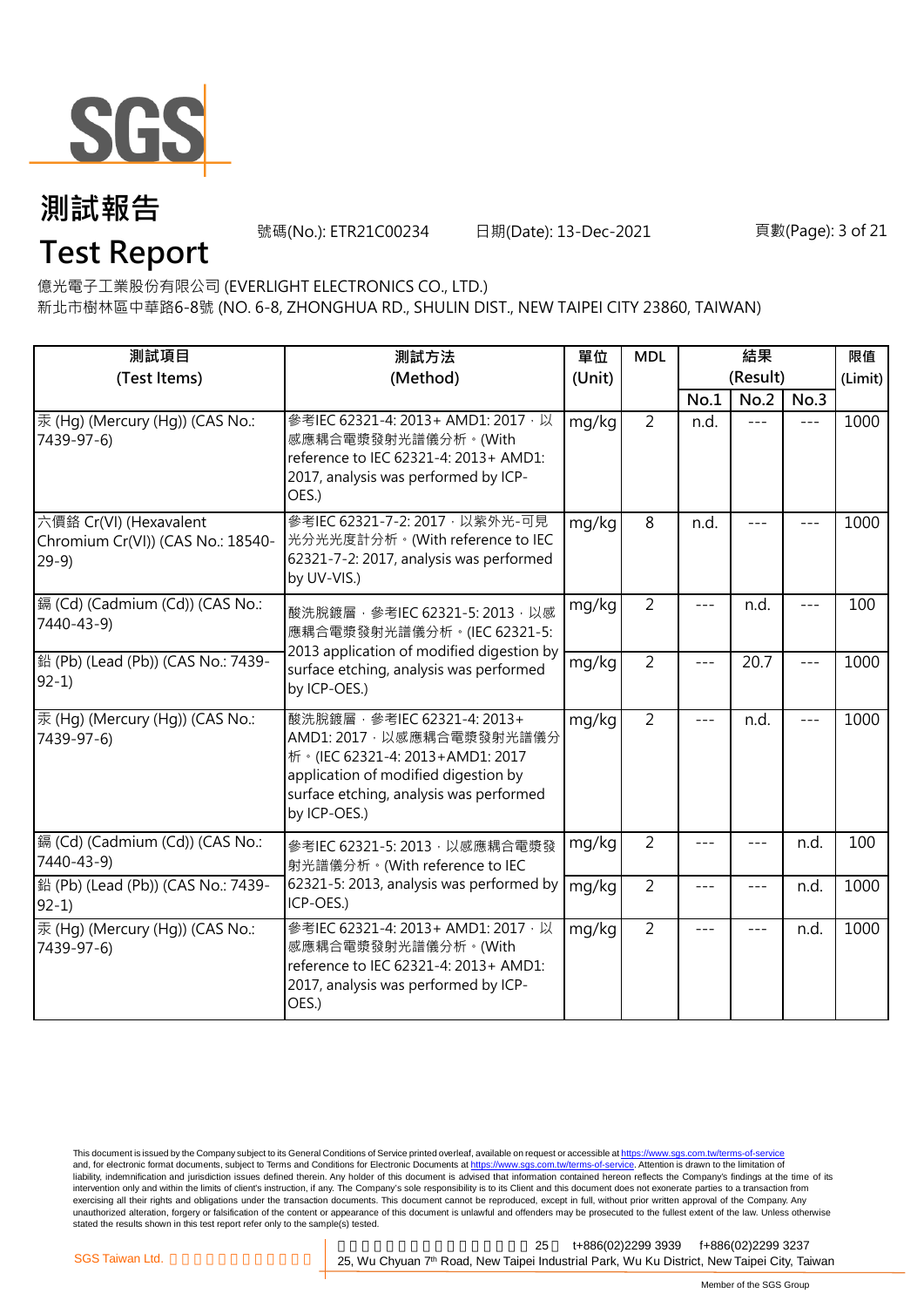

號碼(No.): ETR21C00234 日期(Date): 13-Dec-2021 頁數(Page): 4 of 21

### **Test Report**

億光電子工業股份有限公司 (EVERLIGHT ELECTRONICS CO., LTD.)

新北市樹林區中華路6-8號 (NO. 6-8, ZHONGHUA RD., SHULIN DIST., NEW TAIPEI CITY 23860, TAIWAN)

| 測試項目<br>(Test Items)                                           | 測試方法<br>(Method)                                                                                                             | 單位<br>(Unit)            | <b>MDL</b>               | 結果<br>(Result) |         | 限值<br>(Limit) |                          |
|----------------------------------------------------------------|------------------------------------------------------------------------------------------------------------------------------|-------------------------|--------------------------|----------------|---------|---------------|--------------------------|
|                                                                |                                                                                                                              |                         |                          | No.1           | No.2    | No.3          |                          |
| 六價鉻 (Hexavalent Chromium)<br>Cr(VI) (CAS No.: 18540-29-9) (#2) | 參考IEC 62321-7-1: 2015 · 以紫外光-可見<br>光分光光度計分析。(With reference to IEC<br>62321-7-1: 2015, analysis was performed<br>by UV-VIS.) | $\mu$ g/cm <sup>2</sup> | 0.1                      | $- - -$        | n.d.    | n.d.          |                          |
| ·溴聯苯 (Monobromobiphenyl)                                       |                                                                                                                              | mg/kg                   | 5                        | n.d.           | $---$   | $---$         | $\equiv$                 |
| 二溴聯苯 (Dibromobiphenyl)                                         |                                                                                                                              | mg/kg                   | 5                        | n.d.           | ---     | $---$         | $\overline{\phantom{a}}$ |
| 三溴聯苯 (Tribromobiphenyl)                                        |                                                                                                                              | mg/kg                   | 5                        | n.d.           | $---$   | $---$         | $\blacksquare$           |
| 四溴聯苯 (Tetrabromobiphenyl)                                      |                                                                                                                              | mg/kg                   | 5                        | n.d.           | $---$   | $---$         | $\blacksquare$           |
| 五溴聯苯 (Pentabromobiphenyl)                                      |                                                                                                                              | mg/kg                   | 5                        | n.d.           | ---     | $---$         | $\overline{\phantom{a}}$ |
| 六溴聯苯 (Hexabromobiphenyl)                                       |                                                                                                                              | mg/kg                   | 5                        | n.d.           | $---$   | $- - -$       | $\overline{\phantom{a}}$ |
| 七溴聯苯 (Heptabromobiphenyl)                                      |                                                                                                                              | mg/kg                   | $\overline{5}$           | n.d.           | $---$   | $---$         | $\overline{\phantom{a}}$ |
| 八溴聯苯 (Octabromobiphenyl)                                       |                                                                                                                              | mg/kg                   | 5                        | n.d.           | $- - -$ | $---$         | $\blacksquare$           |
| 九溴聯苯 (Nonabromobiphenyl)                                       |                                                                                                                              | mg/kg                   | 5                        | n.d.           | ---     | $---$         | $\overline{\phantom{a}}$ |
| 十溴聯苯 (Decabromobiphenyl)                                       |                                                                                                                              | mg/kg                   | 5                        | n.d.           | $- - -$ | $---$         | $\overline{\phantom{0}}$ |
| 多溴聯苯總和 (Sum of PBBs)                                           | 參考IEC 62321-6: 2015, 以氣相層析儀/質譜<br>儀分析。(With reference to IEC 62321-6:                                                        | mg/kg                   |                          | n.d.           | $---$   | $- - -$       | 1000                     |
| -溴聯苯醚 (Monobromodiphenyl ether)                                | 2015, analysis was performed by GC/MS.)                                                                                      | mg/kg                   | 5                        | n.d.           | ---     | $---$         | $\overline{\phantom{a}}$ |
| 二溴聯苯醚 (Dibromodiphenyl ether)                                  |                                                                                                                              | mg/kg                   | 5                        | n.d.           | $---$   | $---$         | $\overline{\phantom{a}}$ |
| 三溴聯苯醚 (Tribromodiphenyl ether)                                 |                                                                                                                              | mg/kg                   | 5                        | n.d.           | $- - -$ | $---$         | $\blacksquare$           |
| 四溴聯苯醚 (Tetrabromodiphenyl ether)                               |                                                                                                                              | mg/kg                   | 5                        | n.d.           | $---$   | $- - -$       | $\overline{\phantom{a}}$ |
| 五溴聯苯醚 (Pentabromodiphenyl ether)                               |                                                                                                                              | mg/kg                   | 5                        | n.d.           | ---     | $---$         | $\overline{\phantom{a}}$ |
| 六溴聯苯醚 (Hexabromodiphenyl ether)                                |                                                                                                                              | mg/kg                   | 5                        | n.d.           | $---$   | $---$         | $\blacksquare$           |
| 七溴聯苯醚 (Heptabromodiphenyl ether)                               | mg/kg<br>mg/kg                                                                                                               |                         | 5                        | n.d.           | $---$   | $---$         | $\blacksquare$           |
| 八溴聯苯醚 (Octabromodiphenyl ether)                                |                                                                                                                              |                         | 5                        | n.d.           | $---$   | $- - -$       | $\blacksquare$           |
| 九溴聯苯醚 (Nonabromodiphenyl ether)                                |                                                                                                                              | mg/kg                   | 5                        | n.d.           | $- - -$ | $- - -$       | $\blacksquare$           |
| 十溴聯苯醚 (Decabromodiphenyl ether)                                |                                                                                                                              | mg/kg                   | 5                        | n.d.           | $---$   | $- - -$       |                          |
| 多溴聯苯醚總和 (Sum of PBDEs)                                         |                                                                                                                              | mg/kg                   | $\overline{\phantom{0}}$ | n.d.           | ---     | ---           | 1000                     |

This document is issued by the Company subject to its General Conditions of Service printed overleaf, available on request or accessible at <u>https://www.sgs.com.tw/terms-of-service</u><br>and, for electronic format documents, su liability, indemnification and jurisdiction issues defined therein. Any holder of this document is advised that information contained hereon reflects the Company's findings at the time of its intervention only and within the limits of client's instruction, if any. The Company's sole responsibility is to its Client and this document does not exonerate parties to a transaction from exercising all their rights and obligations under the transaction documents. This document cannot be reproduced, except in full, without prior written approval of the Company. Any<br>unauthorized alteration, forgery or falsif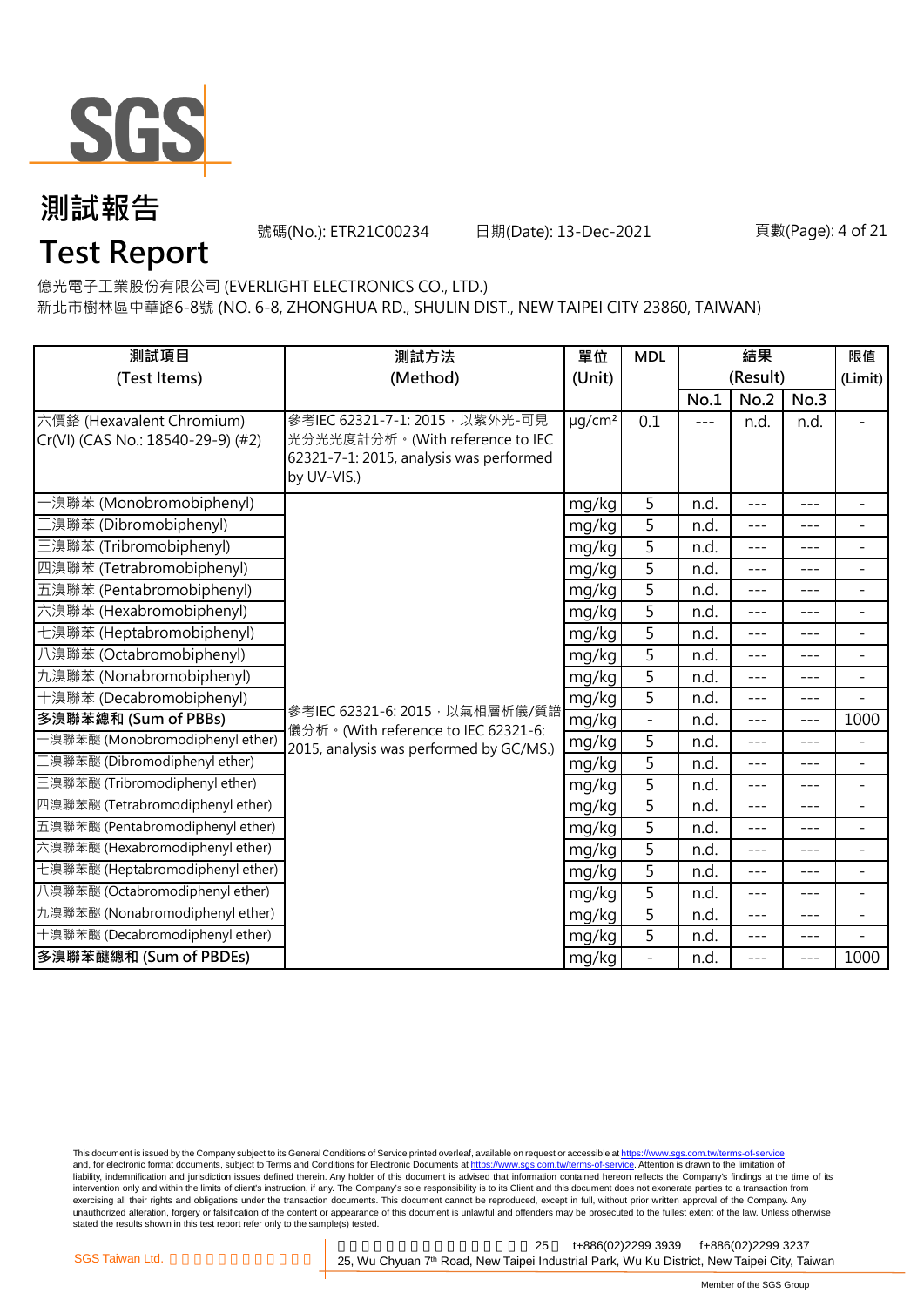

**Test Report**

號碼(No.): ETR21C00234 日期(Date): 13-Dec-2021 頁數(Page): 5 of 21

億光電子工業股份有限公司 (EVERLIGHT ELECTRONICS CO., LTD.)

新北市樹林區中華路6-8號 (NO. 6-8, ZHONGHUA RD., SHULIN DIST., NEW TAIPEI CITY 23860, TAIWAN)

| 測試項目<br>(Test Items)                                                                     | 測試方法<br>(Method)                                                                                                                                       | 單位<br>(Unit) | <b>MDL</b> | 結果<br>(Result) |      | 限值<br>(Limit) |      |
|------------------------------------------------------------------------------------------|--------------------------------------------------------------------------------------------------------------------------------------------------------|--------------|------------|----------------|------|---------------|------|
|                                                                                          |                                                                                                                                                        |              |            | No.1           | No.2 | No.3          |      |
| 鄰苯二甲酸丁苯甲酯 (BBP) (Butyl<br>benzyl phthalate (BBP)) (CAS No.:<br>$85 - 68 - 7$             | 參考IEC 62321-8: 2017, 以氣相層析儀/質譜<br>儀分析。(With reference to IEC 62321-8:<br>2017, analysis was performed by GC/MS.)                                       | mg/kg        | 50         | n.d.           |      |               | 1000 |
| 鄰苯二甲酸二丁酯 (DBP) (Dibutyl<br>phthalate (DBP)) (CAS No.: 84-74-2)                           | 參考IEC 62321-8: 2017, 以氣相層析儀/質譜<br>儀分析。(With reference to IEC 62321-8:<br>2017, analysis was performed by GC/MS.)                                       | mg/kg        | 50         | n.d.           | ---  |               | 1000 |
| 鄰苯二甲酸二(2-乙基己基)酯 (DEHP)<br>(CAS No.: 117-81-7)                                            | 參考IEC 62321-8: 2017 · 以氣相層析儀/質譜<br>(Di-(2-ethylhexyl) phthalate (DEHP)) 儀分析。(With reference to IEC 62321-8:<br>2017, analysis was performed by GC/MS.) | mg/kg        | 50         | n.d.           |      |               | 1000 |
| 鄰苯二甲酸二異丁酯 (DIBP)<br>(Diisobutyl phthalate (DIBP)) (CAS<br>No.: 84-69-5)                  | 參考IEC 62321-8: 2017, 以氣相層析儀/質譜<br>儀分析。(With reference to IEC 62321-8:<br>2017, analysis was performed by GC/MS.)                                       | mg/kg        | 50         | n.d.           |      |               | 1000 |
| 鄰苯二甲酸二異癸酯 (DIDP)<br>(Diisodecyl phthalate (DIDP)) (CAS<br>No.: 26761-40-0, 68515-49-1)   | 參考IEC 62321-8: 2017, 以氣相層析儀/質譜<br>儀分析。(With reference to IEC 62321-8:<br>2017, analysis was performed by GC/MS.)                                       | mg/kg        | 50         | n.d.           | ---  | ---           |      |
| 鄰苯二甲酸二異壬酯 (DINP)<br>(Diisononyl phthalate (DINP)) (CAS<br>No.: 28553-12-0, 68515-48-0)   | 參考IEC 62321-8: 2017, 以氣相層析儀/質譜<br>儀分析。(With reference to IEC 62321-8:<br>2017, analysis was performed by GC/MS.)                                       | mg/kg        | 50         | n.d.           |      |               |      |
| 鄰苯二甲酸二正辛酯 (DNOP) (Di-n-<br>octyl phthalate (DNOP)) (CAS No.:<br>$117 - 84 - 0$           | 參考IEC 62321-8: 2017, 以氣相層析儀/質譜<br>儀分析。(With reference to IEC 62321-8:<br>2017, analysis was performed by GC/MS.)                                       | mg/kg        | 50         | n.d.           |      | $= -$         |      |
| 鄰苯二甲酸二正戊酯 (DNPP) (Di-n-<br>pentyl phthalate (DNPP)) (CAS No.:<br>$131 - 18 - 0$          | 參考IEC 62321-8: 2017, 以氣相層析儀/質譜<br>儀分析。(With reference to IEC 62321-8:<br>2017, analysis was performed by GC/MS.)                                       | mg/kg        | 50         | n.d.           |      |               |      |
| 鄰苯二甲酸二正己酯 (DNHP) (Di-n-<br>hexyl phthalate (DNHP)) (CAS No.:<br>$84 - 75 - 3$            | 參考IEC 62321-8: 2017, 以氣相層析儀/質譜<br>儀分析。(With reference to IEC 62321-8:<br>2017, analysis was performed by GC/MS.)                                       | mg/kg        | 50         | n.d.           |      |               |      |
| 鄰苯二甲酸雙(2-甲氧基乙基)酯 (DMEP)<br>(Bis(2-methoxyethyl) phthalate<br>(DMEP)) (CAS No.: 117-82-8) | 参考IEC 62321-8: 2017 · 以氣相層析儀/質譜<br>儀分析。(With reference to IEC 62321-8:<br>2017, analysis was performed by GC/MS.)                                      | mg/kg        | 50         | n.d.           |      |               |      |

This document is issued by the Company subject to its General Conditions of Service printed overleaf, available on request or accessible at <u>https://www.sgs.com.tw/terms-of-service</u><br>and, for electronic format documents, su liability, indemnification and jurisdiction issues defined therein. Any holder of this document is advised that information contained hereon reflects the Company's findings at the time of its intervention only and within the limits of client's instruction, if any. The Company's sole responsibility is to its Client and this document does not exonerate parties to a transaction from exercising all their rights and obligations under the transaction documents. This document cannot be reproduced, except in full, without prior written approval of the Company. Any<br>unauthorized alteration, forgery or falsif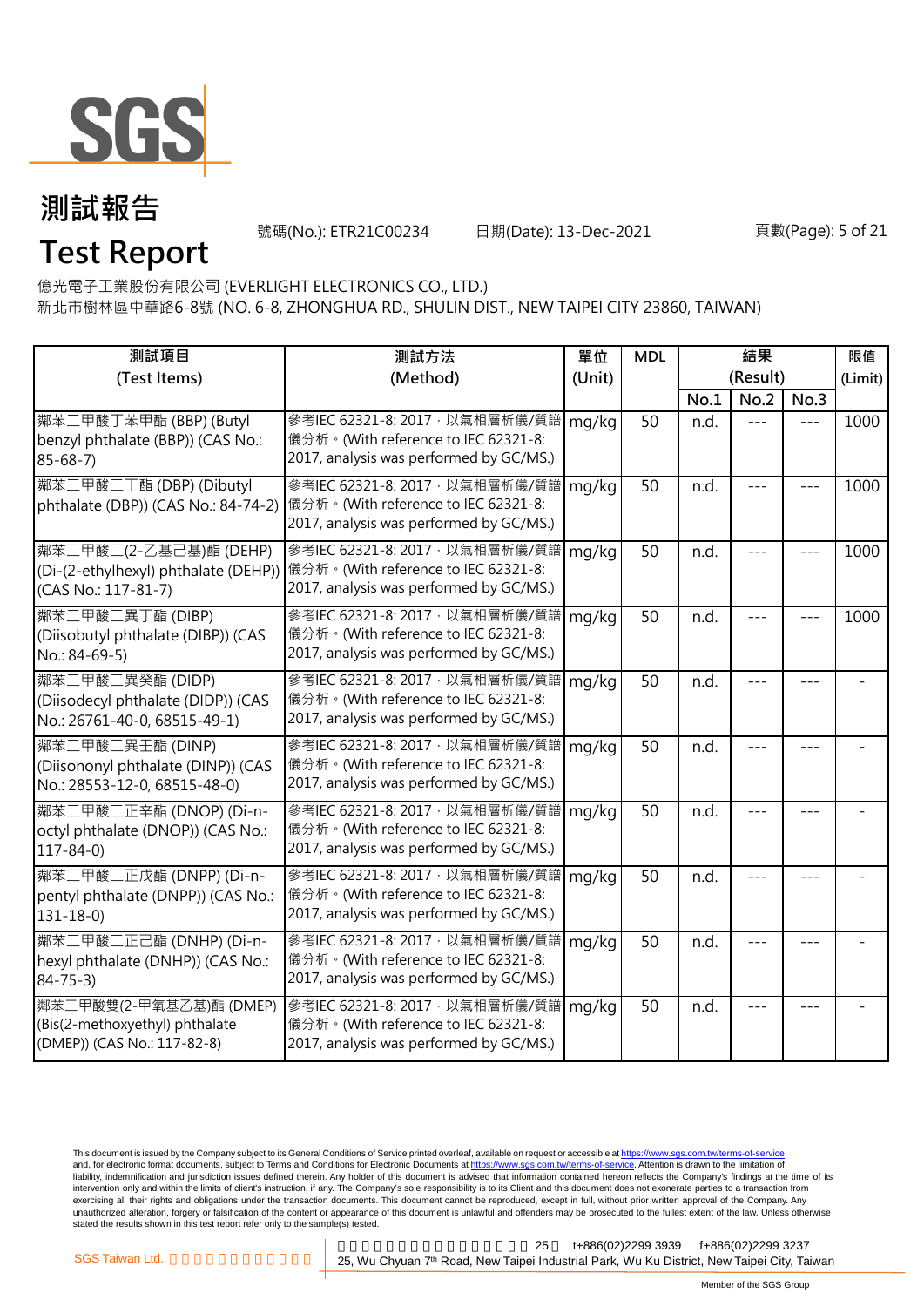

號碼(No.): ETR21C00234 日期(Date): 13-Dec-2021 頁數(Page): 6 of 21

### **Test Report**

億光電子工業股份有限公司 (EVERLIGHT ELECTRONICS CO., LTD.) 新北市樹林區中華路6-8號 (NO. 6-8, ZHONGHUA RD., SHULIN DIST., NEW TAIPEI CITY 23860, TAIWAN)

| 測試項目<br>測試方法                                                                                                                                                                                                                                                                        |                                                                                                                           | 單位     | <b>MDL</b>     |      | 結果               |      | 限值      |
|-------------------------------------------------------------------------------------------------------------------------------------------------------------------------------------------------------------------------------------------------------------------------------------|---------------------------------------------------------------------------------------------------------------------------|--------|----------------|------|------------------|------|---------|
| (Test Items)                                                                                                                                                                                                                                                                        | (Method)                                                                                                                  | (Unit) |                | No.1 | (Result)<br>No.2 | No.3 | (Limit) |
| 六溴環十二烷及所有主要被辨別出的異構物<br>(HBCDD) ( $\alpha$ - HBCDD, $\beta$ - HBCDD, γ-<br>HBCDD) (Hexabromocyclododecane<br>(HBCDD) and all major diastereoisomers<br>identified (α- HBCDD, β- HBCDD, γ-<br>HBCDD)) (CAS No.: 25637-99-4, 3194-<br>55-6 (134237-51-7, 134237-50-6,<br>134237-52-8)) | 參考IEC 62321: 2008, 以氣相層析儀/質譜儀<br>分析 · (With reference to IEC 62321: 2008,<br>analysis was performed by GC/MS.)            | mg/kg  | $\overline{5}$ | n.d. |                  |      |         |
| 氟 (F) (Fluorine (F)) (CAS No.: 14762-<br>$94-8$                                                                                                                                                                                                                                     | 參考BS EN 14582: 2016, 以離子層析儀分<br>析 · (With reference to BS EN 14582: 2016,<br>analysis was performed by IC.)               | mg/kg  | 50             | n.d. |                  |      |         |
| 氯(Cl) (Chlorine (Cl)) (CAS No.:<br>$22537 - 15 - 1$                                                                                                                                                                                                                                 | 參考BS EN 14582: 2016 · 以離子層析儀分<br>析 · (With reference to BS EN 14582: 2016,<br>analysis was performed by IC.)              | mg/kg  | 50             | 300  | $---$            | ---  |         |
| 溴 (Br) (Bromine (Br)) (CAS No.:<br>$10097 - 32 - 2$                                                                                                                                                                                                                                 | 參考BS EN 14582: 2016 · 以離子層析儀分<br>析 · (With reference to BS EN 14582: 2016,<br>analysis was performed by IC.)              | mg/kg  | 50             | n.d. | ---              | ---  |         |
| 碘 (I) (Iodine (I)) (CAS No.: 14362-<br>$44-8$                                                                                                                                                                                                                                       | 參考BS EN 14582: 2016 · 以離子層析儀分<br>析 · (With reference to BS EN 14582: 2016,<br>analysis was performed by IC.)              | mg/kg  | 50             | n.d. |                  |      |         |
| 全氟辛烷磺酸及其鹽類 (PFOS and its<br>salts) (CAS No.: 1763-23-1 and its<br>salts)                                                                                                                                                                                                            | 參考CEN/TS 15968: 2010 · 以液相層析串聯<br>質譜儀分析。(With reference to CEN/TS<br>15968: 2010, analysis was performed by<br>LC/MS/MS.) | mg/kg  | 0.01           | n.d. | ---              |      |         |
| 全氟辛酸及其鹽類 (PFOA and its<br>salts) (CAS No.: 335-67-1 and its<br>salts)                                                                                                                                                                                                               | 參考CEN/TS 15968: 2010 · 以液相層析串聯<br>質譜儀分析。(With reference to CEN/TS<br>15968: 2010, analysis was performed by<br>LC/MS/MS.) | mg/kg  | 0.01           | n.d. |                  |      |         |
| 鈹 (Be) (Beryllium (Be)) (CAS No.:<br>7440-41-7)                                                                                                                                                                                                                                     | 參考US EPA 3052: 1996, 以感應耦合電漿發<br>射光譜儀分析。(With reference to US EPA<br>3052: 1996, analysis was performed by<br>ICP-OES.)   | mg/kg  | $\overline{2}$ | n.d. |                  |      |         |

This document is issued by the Company subject to its General Conditions of Service printed overleaf, available on request or accessible at <u>https://www.sgs.com.tw/terms-of-service</u><br>and, for electronic format documents, su liability, indemnification and jurisdiction issues defined therein. Any holder of this document is advised that information contained hereon reflects the Company's findings at the time of its intervention only and within the limits of client's instruction, if any. The Company's sole responsibility is to its Client and this document does not exonerate parties to a transaction from exercising all their rights and obligations under the transaction documents. This document cannot be reproduced, except in full, without prior written approval of the Company. Any<br>unauthorized alteration, forgery or falsif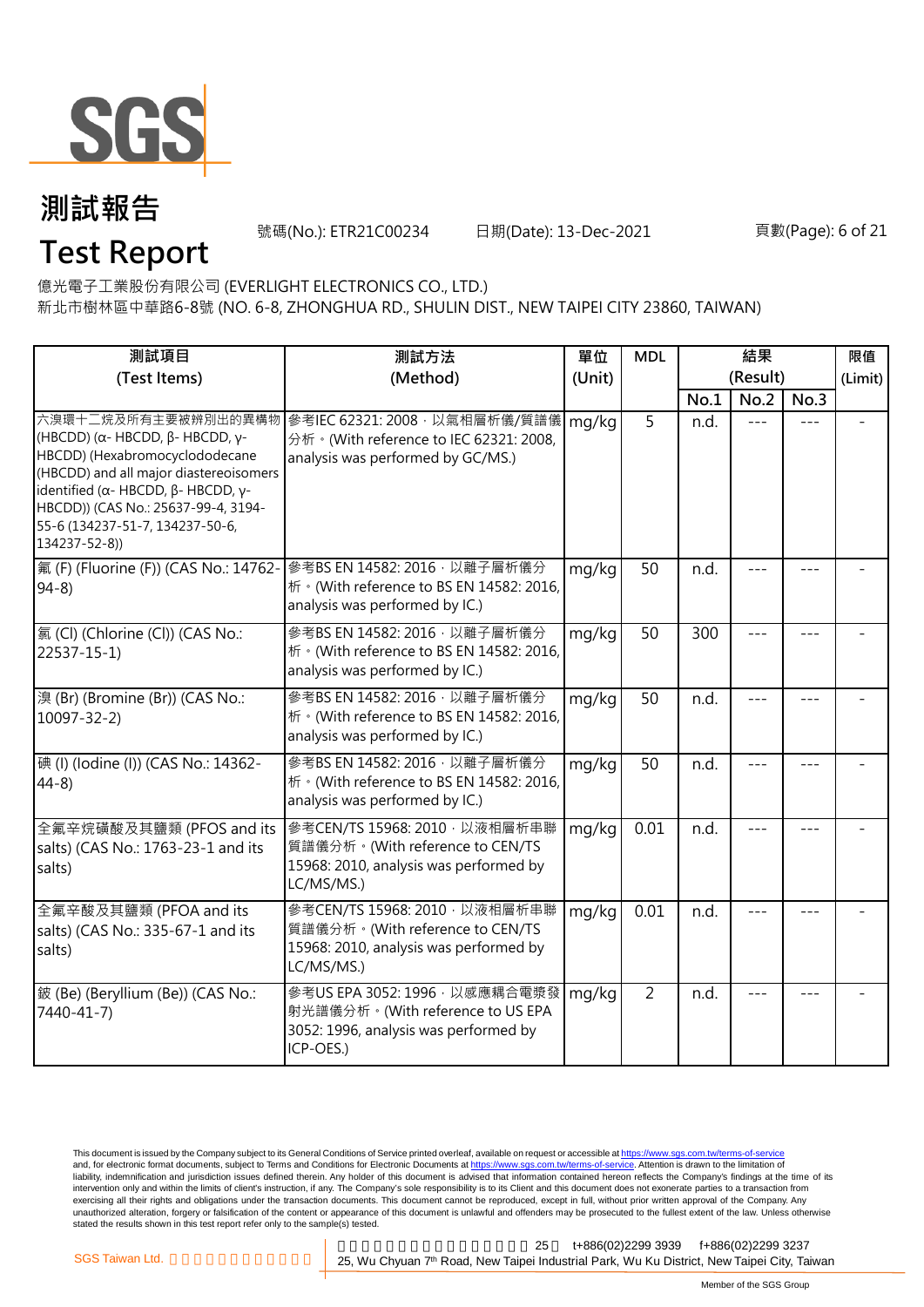

號碼(No.): ETR21C00234 日期(Date): 13-Dec-2021 頁數(Page): 7 of 21

### **Test Report**

億光電子工業股份有限公司 (EVERLIGHT ELECTRONICS CO., LTD.)

新北市樹林區中華路6-8號 (NO. 6-8, ZHONGHUA RD., SHULIN DIST., NEW TAIPEI CITY 23860, TAIWAN)

| 測試項目<br>(Test Items)                                  | 單位<br>測試方法<br>(Method)<br>(Unit)                                                      |       | <b>MDL</b> | 結果<br>(Result) |         |                     | 限值<br>(Limit) |
|-------------------------------------------------------|---------------------------------------------------------------------------------------|-------|------------|----------------|---------|---------------------|---------------|
|                                                       |                                                                                       |       |            | No.1           | No.2    | No.3                |               |
| 多環芳香烴 (Polycyclic Aromatic<br>Hydrocarbons) (PAHs)    |                                                                                       |       |            |                |         |                     |               |
| 苯駢(a)芘 (Benzo[a]pyrene) (CAS No.:<br>$50 - 32 - 8$    |                                                                                       | mg/kg | 0.2        | n.d.           | $---$   | $\qquad \qquad - -$ | Δ             |
| 苯駢(e)芘 (Benzo[e]pyrene) (CAS No.:<br>$192 - 97 - 2$   |                                                                                       | mg/kg | 0.2        | n.d.           | $- - -$ | $---$               | Δ             |
| 苯駢蒽 (Benzo[a]anthracene) (CAS<br>No.: 56-55-3)        |                                                                                       | mg/kg | 0.2        | n.d.           | $---$   | $- - -$             | Δ             |
| 苯(b)苯駢芴 (Benzo[b]fluoranthene)<br>(CAS No.: 205-99-2) |                                                                                       | mg/kg | 0.2        | n.d.           | $---$   | $---$               | Δ             |
| 苯(j)苯駢芴 (Benzo[j]fluoranthene)<br>(CAS No.: 205-82-3) |                                                                                       | mg/kg | 0.2        | n.d.           | $---$   | $- - -$             | Δ             |
| 苯(k)苯駢芴 (Benzo[k]fluoranthene)<br>(CAS No.: 207-08-9) |                                                                                       | mg/kg | 0.2        | n.d.           | $- - -$ | $\qquad \qquad - -$ | Δ             |
| 蔰 (Chrysene) (CAS No.: 218-01-9)                      | 參考AfPS GS 2019:01 PAK · 以氣相層析儀/                                                       | mg/kg | 0.2        | n.d.           | $---$   | $---$               | Δ             |
| 二苯駢蒽 (Dibenzo[a,h]anthracene)<br>(CAS No.: 53-70-3)   | 質譜儀分析。(With reference to AfPS GS<br>2019:01 PAK, analysis was performed by<br>GC/MS.) | mg/kg | 0.2        | n.d.           | $---$   | $---$               | Δ             |
| 苯駢苙 (Benzo[g,h,i]perylene) (CAS<br>No.: 191-24-2)     |                                                                                       | mg/kg | 0.2        | n.d.           | $---$   | $---$               | Δ             |
| 茚酮芘 (Indeno[1,2,3-c,d]pyrene) (CAS<br>No.: 193-39-5)  |                                                                                       | mg/kg | 0.2        | n.d.           | $---$   | $\qquad \qquad - -$ | Δ             |
| 蒽 (Anthracene) (CAS No.: 120-12-7)                    |                                                                                       | mg/kg | 0.2        | n.d.           | $- - -$ | $---$               | Δ             |
| 苯駢芴 (Fluoranthene) (CAS No.: 206-<br>$44-0)$          |                                                                                       | mg/kg | 0.2        | n.d.           | $---$   | $---$               | Δ             |
| 菲 (Phenanthrene) (CAS No.: 85-01-8)                   |                                                                                       | mg/kg | 0.2        | n.d.           | ---     | $- - -$             | Δ             |
| 芘 (Pyrene) (CAS No.: 129-00-0)                        |                                                                                       | mg/kg | 0.2        | n.d.           | $---$   | $- - -$             | Δ             |
| 萘 (Naphthalene) (CAS No.: 91-20-3)                    |                                                                                       | mg/kg | 0.2        | n.d.           | $---$   | $---$               | Δ             |
| 多環芳香烴15項總和 (Sum of 15<br>PAHs)                        |                                                                                       | mg/kg |            | n.d.           | $---$   | $---$               | Δ             |

This document is issued by the Company subject to its General Conditions of Service printed overleaf, available on request or accessible at <u>https://www.sgs.com.tw/terms-of-service</u><br>and, for electronic format documents, su liability, indemnification and jurisdiction issues defined therein. Any holder of this document is advised that information contained hereon reflects the Company's findings at the time of its intervention only and within the limits of client's instruction, if any. The Company's sole responsibility is to its Client and this document does not exonerate parties to a transaction from exercising all their rights and obligations under the transaction documents. This document cannot be reproduced, except in full, without prior written approval of the Company. Any<br>unauthorized alteration, forgery or falsif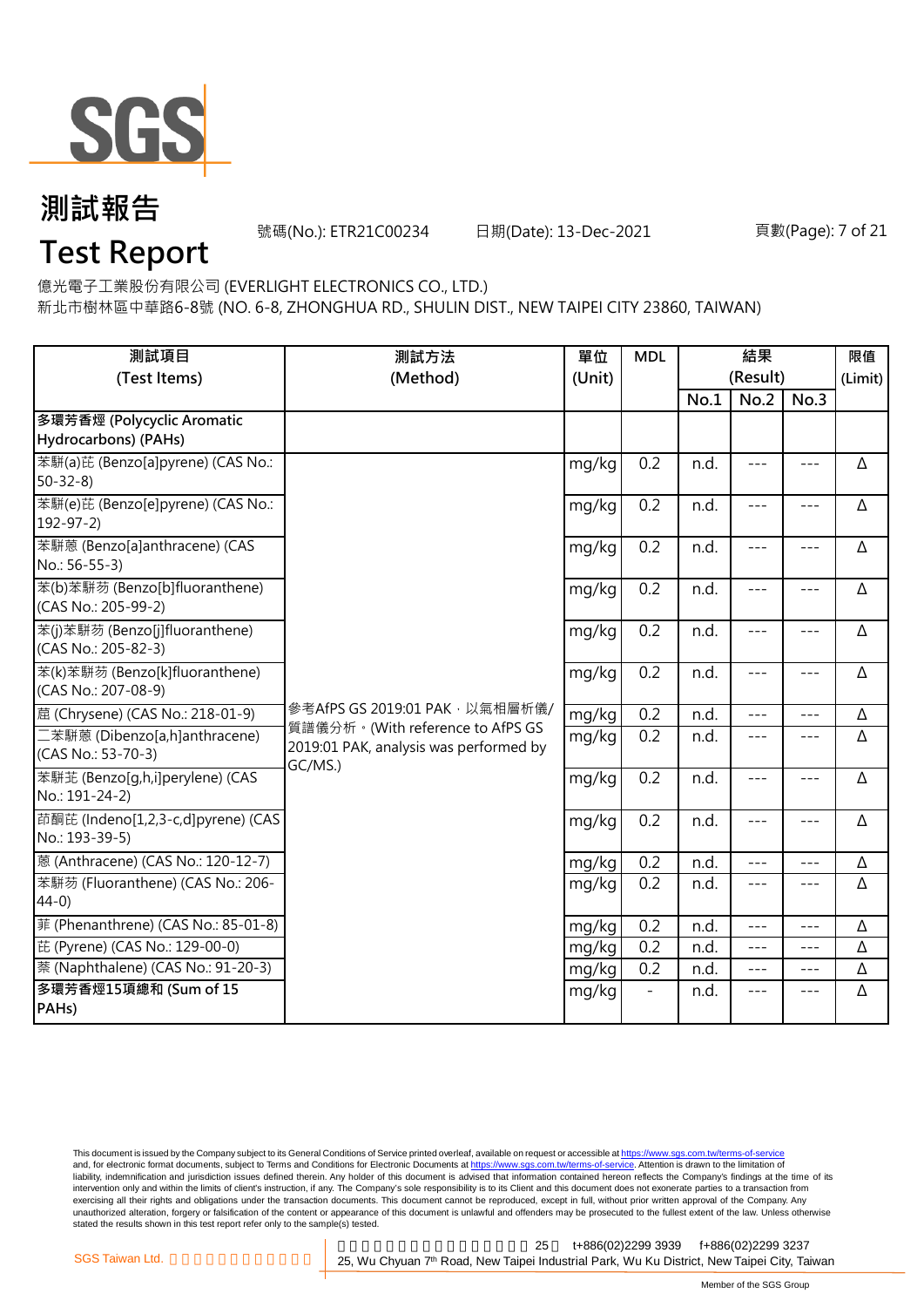

號碼(No.): ETR21C00234 日期(Date): 13-Dec-2021 頁數(Page): 8 of 21

### **Test Report**

億光電子工業股份有限公司 (EVERLIGHT ELECTRONICS CO., LTD.)

新北市樹林區中華路6-8號 (NO. 6-8, ZHONGHUA RD., SHULIN DIST., NEW TAIPEI CITY 23860, TAIWAN)

| 測試項目<br>(Test Items)                            | 測試方法<br>(Method)                                                                                                           | 單位<br>(Unit) | <b>MDL</b> | 結果<br>(Result)<br>No.4 | 限值<br>(Limit) |
|-------------------------------------------------|----------------------------------------------------------------------------------------------------------------------------|--------------|------------|------------------------|---------------|
| 鈹 (Be) (Beryllium (Be)) (CAS No.:<br>7440-41-7) | 參考US EPA 3050B: 1996 · 以感應耦合電漿<br>發射光譜儀分析。(With reference to US<br>EPA 3050B: 1996, analysis was performed<br>by ICP-OES.) | mg/kg        |            | n.d.                   |               |

#### **備註(Note):**

- 1. mg/kg = ppm;0.1wt% = 1000ppm
- 2. MDL = Method Detection Limit (方法偵測極限值)
- 3. n.d. = Not Detected (未檢出) ; 小於MDL / Less than MDL
- 4. "-" = Not Regulated (無規格值)
- 5. "---" = Not Conducted (未測試項目)
- 6.  $(#2) =$

a. 當六價鉻結果大於0.13 μg/cm<sup>2</sup>, 表示樣品表層含有六價鉻. / The sample is positive for Cr(VI) if the Cr(VI) concentration is greater than 0.13 µg/cm². The sample coating is considered to contain Cr(VI). b. 當六價鉻結果為n.d. (濃度小於0.10 µg/cm<sup>2</sup>), 表示表層不含六價鉻. / The sample is negative for Cr(VI) if Cr(VI) is n.d. (concentration less than 0.10 µg/cm<sup>2</sup>). The coating is considered a non-Cr(VI) based coating c. 當六價鉻結果介於 0.10 及 0.13 µg/cm<sup>2</sup> 時, 無法確定塗層是否含有六價鉻. / The result between 0.10 µg/cm<sup>2</sup> and 0.13 µg/cm² is considered to be inconclusive - unavoidable coating variations may influence the determination.

7. 符合性結果之判定係以測試結果與限值做比較。(The statement of compliance conformity is based on comparison of testing results and limits.)

This document is issued by the Company subject to its General Conditions of Service printed overleaf, available on request or accessible at https://www.sgs.com.tw/terms-of-service and, for electronic format documents, subject to Terms and Conditions for Electronic Documents at https://www.sgs.com.tw/terms-of-service. Attention is drawn to the limitation of liability, indemnification and jurisdiction issues defined therein. Any holder of this document is advised that information contained hereon reflects the Company's findings at the time of its intervention only and within the limits of client's instruction, if any. The Company's sole responsibility is to its Client and this document does not exonerate parties to a transaction from exercising all their rights and obligations under the transaction documents. This document cannot be reproduced, except in full, without prior written approval of the Company. Any<br>unauthorized alteration, forgery or falsif stated the results shown in this test report refer only to the sample(s) tested.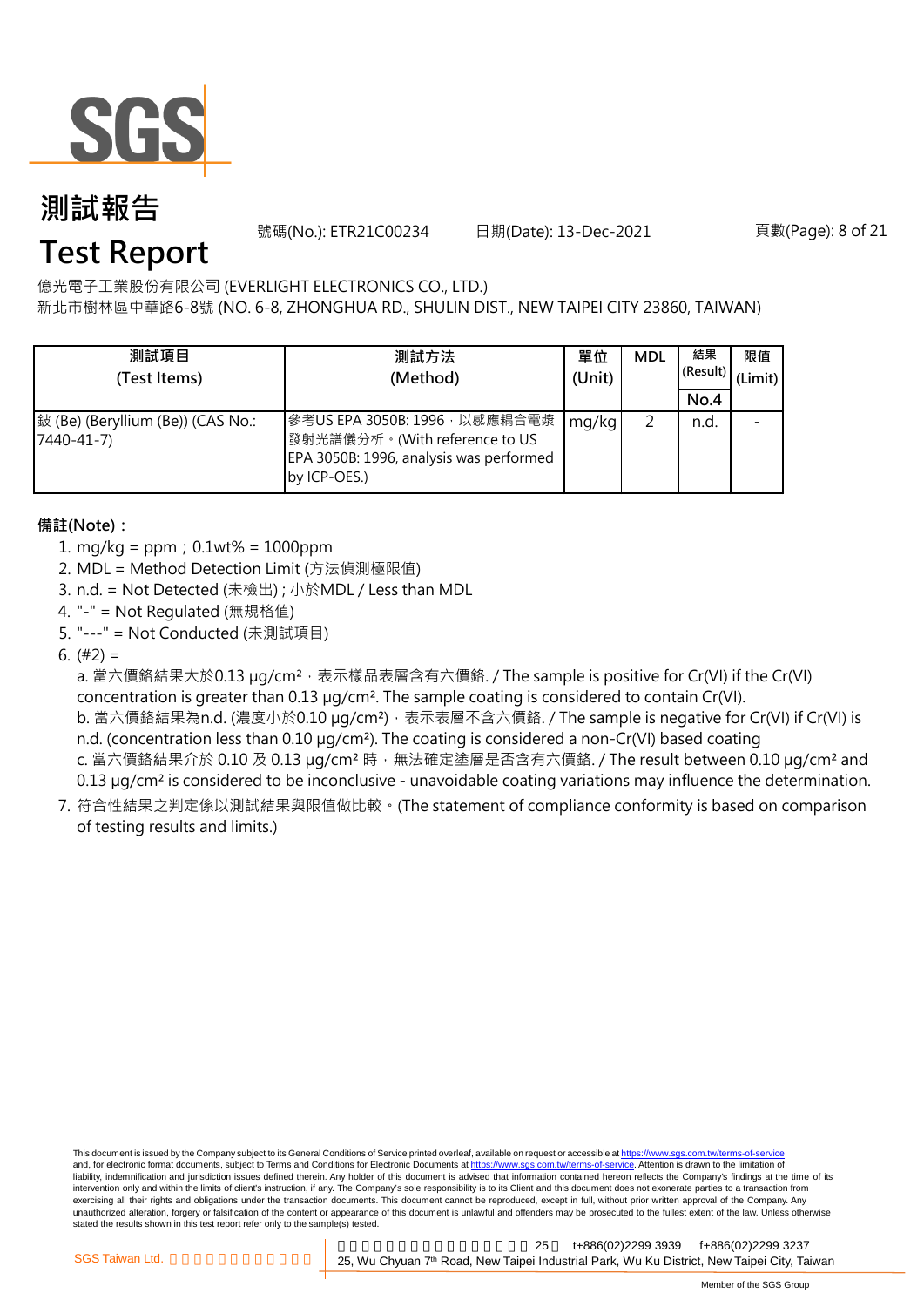

號碼(No.): ETR21C00234 日期(Date): 13-Dec-2021 頁數(Page): 9 of 21

### **Test Report**

億光電子工業股份有限公司 (EVERLIGHT ELECTRONICS CO., LTD.) 新北市樹林區中華路6-8號 (NO. 6-8, ZHONGHUA RD., SHULIN DIST., NEW TAIPEI CITY 23860, TAIWAN)

#### **Remark:**

#### Δ **德國產品安全委員會(AfPS): GS PAHs 要求**

#### **AfPS (German commission for Product Safety): GS PAHs requirements**

|                                 | 第1類(Category 1)                                                                                                                                                                                               | 第 2 類(Category 2)                                                                                                                                                |                | 第 3 類(Category 3)                                                                                                                                                                                                                  |                |  |
|---------------------------------|---------------------------------------------------------------------------------------------------------------------------------------------------------------------------------------------------------------|------------------------------------------------------------------------------------------------------------------------------------------------------------------|----------------|------------------------------------------------------------------------------------------------------------------------------------------------------------------------------------------------------------------------------------|----------------|--|
| 項目<br>(Parameter)               | 意圖放入口中的材料或者長時間接<br>觸皮膚(超過 30秒)的<br>2009/48/EC 定義的玩具材料和 3<br>歲以下兒童使用的產品(Materials<br>intended to be placed in the<br>mouth, or materials in toys<br>(Directive 2009/48/EC) or<br>articles for children up to 3 | 不屬於第1類的材料,並意圖或可預<br>或重複的短時間接觸(Materials that<br>are not in Category 1, with<br>skin contact (> 30 seconds) or<br>short-term repetitive contact with<br>the skin) |                | 不屬於第1類或第2類的材料,並意<br>見與皮膚接觸逾 30 秒(長期皮膚接觸) 圖或可預見與皮膚接觸不超過 30 秒<br>(短期皮膚接觸)(Materials not<br>covered by Category 1 or 2, with<br>intended or foreseeable long-term intended or foreseeable short-<br>term skin contact (≤ 30 seconds)) |                |  |
|                                 | years of age with intended<br>long-term skin contact (> 30<br>seconds))                                                                                                                                       | a.<br>用的產品(Use by<br>children under $14$ ) products)                                                                                                             | b.<br>consumer | a.<br>供 14 歳以下兒童使 其它產品(Other 供 14 歳以下兒童使 其它產品(Other<br>用的產品(Use by<br>children under 14) products)                                                                                                                                 | b.<br>consumer |  |
| Naphthalene                     | < 1                                                                                                                                                                                                           | $\langle$ 2                                                                                                                                                      |                | < 10                                                                                                                                                                                                                               |                |  |
| Phenanthrene                    |                                                                                                                                                                                                               |                                                                                                                                                                  |                |                                                                                                                                                                                                                                    |                |  |
| Anthracene                      | $< 1$ Sum                                                                                                                                                                                                     | $< 5$ Sum                                                                                                                                                        | $< 10$ Sum     | $< 20$ Sum                                                                                                                                                                                                                         | $< 50$ Sum     |  |
| Fluoranthene                    |                                                                                                                                                                                                               |                                                                                                                                                                  |                |                                                                                                                                                                                                                                    |                |  |
| Pyrene                          |                                                                                                                                                                                                               |                                                                                                                                                                  |                |                                                                                                                                                                                                                                    |                |  |
| Benzo[a]anthracene              | < 0.2                                                                                                                                                                                                         | < 0.2                                                                                                                                                            | < 0.5          | < 0.5                                                                                                                                                                                                                              | < 1            |  |
| Chrysene                        | < 0.2                                                                                                                                                                                                         | < 0.2                                                                                                                                                            | < 0.5          | < 0.5                                                                                                                                                                                                                              | $\leq 1$       |  |
| Benzo[b]fluoranthene            | < 0.2                                                                                                                                                                                                         | < 0.2                                                                                                                                                            | ~< 0.5         | < 0.5                                                                                                                                                                                                                              | $\leq 1$       |  |
| Benzo[j]fluoranthene            | < 0.2                                                                                                                                                                                                         | < 0.2                                                                                                                                                            | < 0.5          | < 0.5                                                                                                                                                                                                                              | $\leq 1$       |  |
| Benzo[k]fluoranthene            | < 0.2                                                                                                                                                                                                         | < 0.2                                                                                                                                                            | ~< 0.5         | ~< 0.5                                                                                                                                                                                                                             | $\leq 1$       |  |
| Benzo[a]pyrene                  | < 0.2                                                                                                                                                                                                         | < 0.2                                                                                                                                                            | < 0.5          | < 0.5                                                                                                                                                                                                                              | < 1            |  |
| Benzo[e]pyrene                  | < 0.2                                                                                                                                                                                                         | < 0.2                                                                                                                                                            | ~< 0.5         | < 0.5                                                                                                                                                                                                                              | $\leq 1$       |  |
| Indeno[1,2,3-c,d] pyrene        | < 0.2                                                                                                                                                                                                         | < 0.2                                                                                                                                                            | < 0.5          | < 0.5                                                                                                                                                                                                                              | $\leq 1$       |  |
| Dibenzo[a,h]anthracene          | < 0.2                                                                                                                                                                                                         | < 0.2                                                                                                                                                            | < 0.5          | < 0.5                                                                                                                                                                                                                              | $\leq 1$       |  |
| Benzo[g,h,i]perylene            | < 0.2                                                                                                                                                                                                         | < 0.2                                                                                                                                                            | ~< 0.5         | ~< 0.5                                                                                                                                                                                                                             | $\leq 1$       |  |
| 15 項 PAH 總濃度<br>(Sum of 15 PAH) | $\leq 1$                                                                                                                                                                                                      | < 5                                                                                                                                                              | < 10           | < 20                                                                                                                                                                                                                               | < 50           |  |

單位(Unit):mg/kg

This document is issued by the Company subject to its General Conditions of Service printed overleaf, available on request or accessible at https://www.sgs.com.tw/terms-of-service and, for electronic format documents, subject to Terms and Conditions for Electronic Documents at https://www.sgs.com.tw/terms-of-service. Attention is drawn to the limitation of liability, indemnification and jurisdiction issues defined therein. Any holder of this document is advised that information contained hereon reflects the Company's findings at the time of its intervention only and within the limits of client's instruction, if any. The Company's sole responsibility is to its Client and this document does not exonerate parties to a transaction from exercising all their rights and obligations under the transaction documents. This document cannot be reproduced, except in full, without prior written approval of the Company. Any<br>unauthorized alteration, forgery or falsif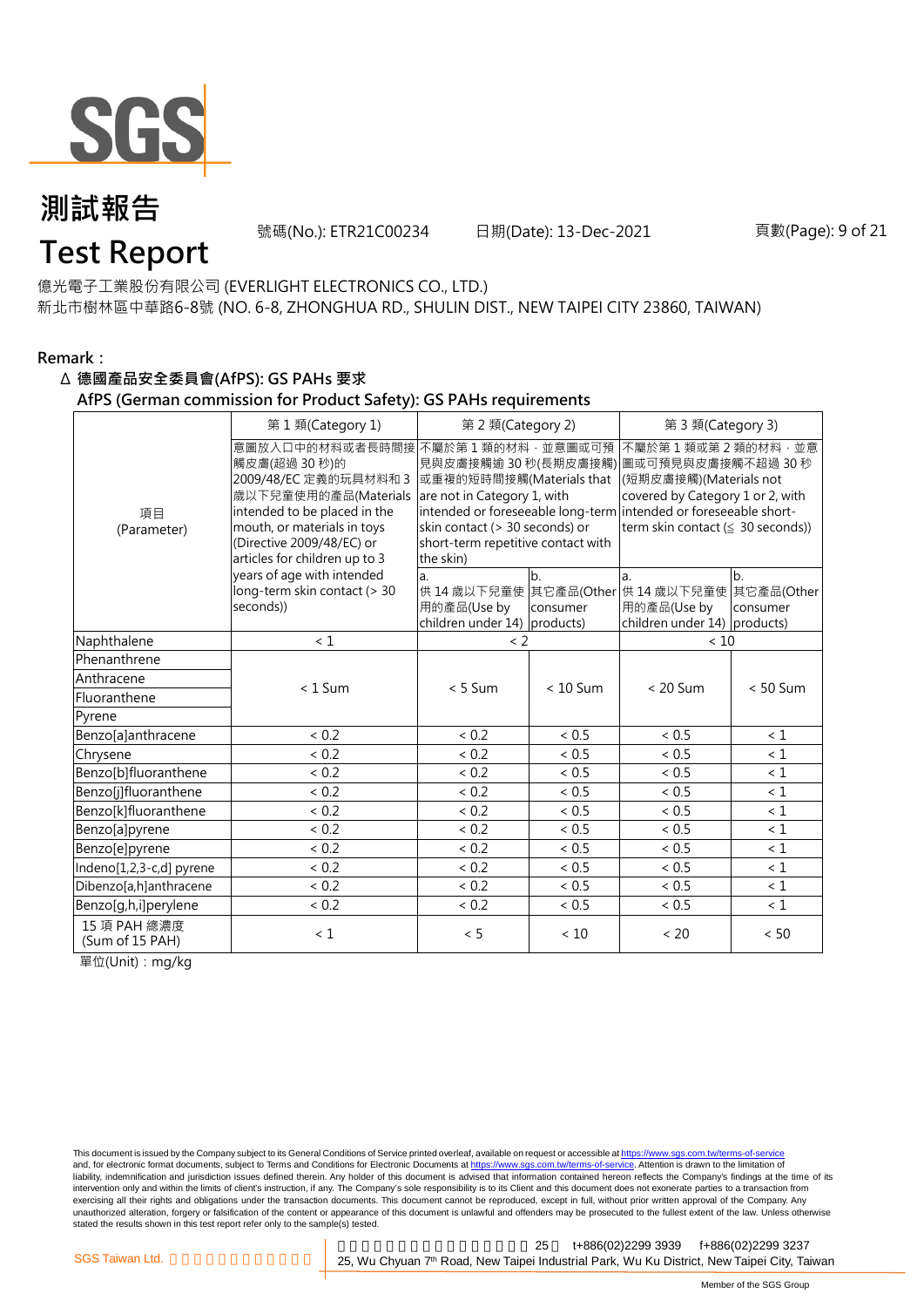

號碼(No.): ETR21C00234 日期(Date): 13-Dec-2021 頁數(Page): 10 of 21

億光電子工業股份有限公司 (EVERLIGHT ELECTRONICS CO., LTD.)

新北市樹林區中華路6-8號 (NO. 6-8, ZHONGHUA RD., SHULIN DIST., NEW TAIPEI CITY 23860, TAIWAN)

#### **重金屬流程圖 / Analytical flow chart of Heavy Metal**

根據以下的流程圖之條件,樣品已完全溶解。 (六價鉻測試方法除外)

These samples were dissolved totally by pre-conditioning method according to below flow chart.

( $Cr^{6+}$  test method excluded)



This document is issued by the Company subject to its General Conditions of Service printed overleaf, available on request or accessible at https://www.sgs.com.tw/terms-of-service and, for electronic format documents, subject to Terms and Conditions for Electronic Documents at https://www.sgs.com.tw/terms-of-service. Attention is drawn to the limitation of liability, indemnification and jurisdiction issues defined therein. Any holder of this document is advised that information contained hereon reflects the Company's findings at the time of its intervention only and within the limits of client's instruction, if any. The Company's sole responsibility is to its Client and this document does not exonerate parties to a transaction from exercising all their rights and obligations under the transaction documents. This document cannot be reproduced, except in full, without prior written approval of the Company. Any<br>unauthorized alteration, forgery or falsif stated the results shown in this test report refer only to the sample(s) tested.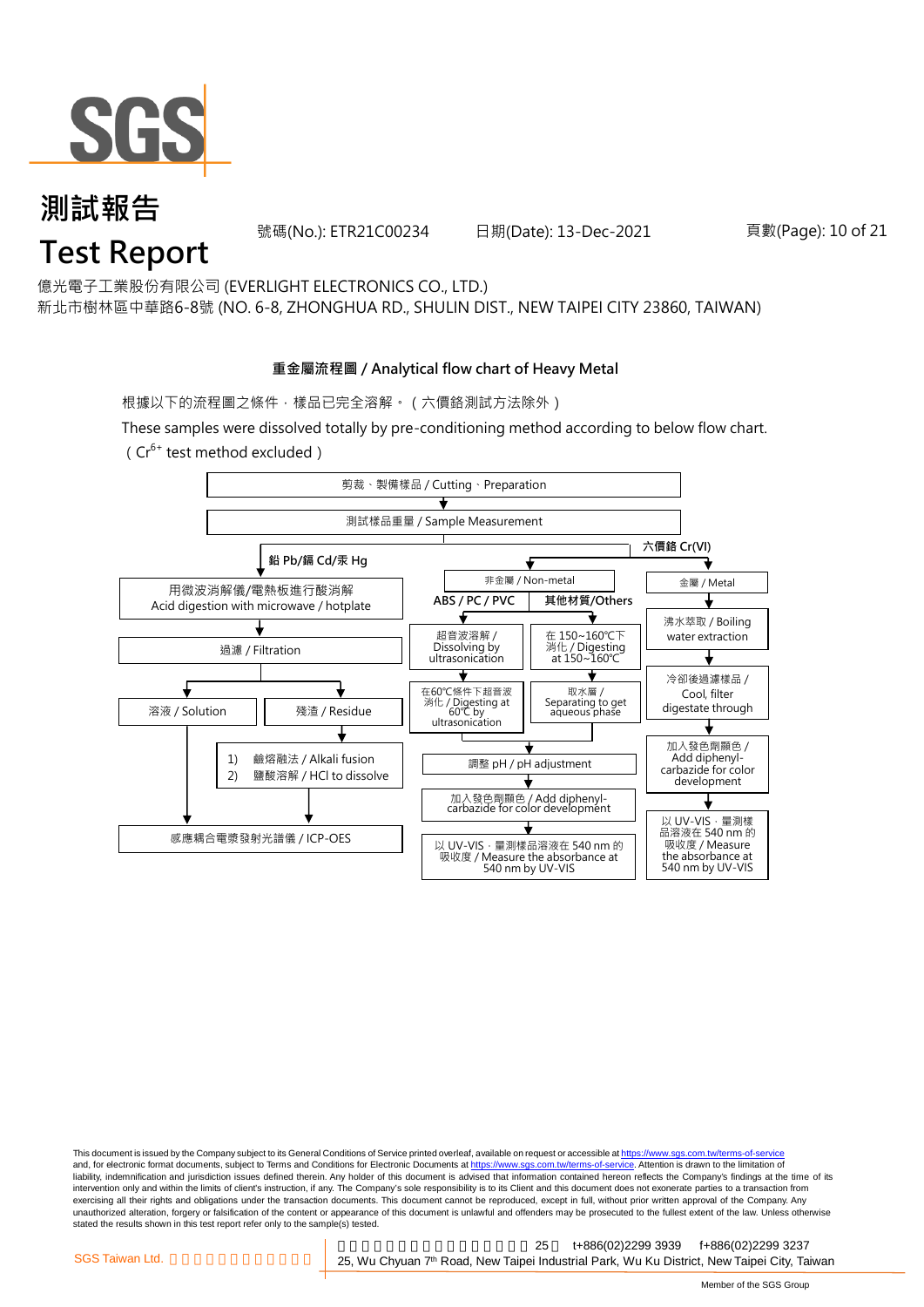

號碼(No.): ETR21C00234 日期(Date): 13-Dec-2021 頁數(Page): 11 of 21

億光電子工業股份有限公司 (EVERLIGHT ELECTRONICS CO., LTD.)

新北市樹林區中華路6-8號 (NO. 6-8, ZHONGHUA RD., SHULIN DIST., NEW TAIPEI CITY 23860, TAIWAN)

#### **鍍層重金屬測試流程圖 / Flow Chart of Stripping method for metal analysis**

根據以下的流程圖之條件,樣品之外部鍍層已完全溶解。(六價鉻測試方法除外) / The plating layer of samples were dissolved totally by pre-conditioning method according to below flow chart. ( $Cr^{6+}$  test method excluded)



This document is issued by the Company subject to its General Conditions of Service printed overleaf, available on request or accessible at https://www.sgs.com.tw/terms-of-service and, for electronic format documents, subject to Terms and Conditions for Electronic Documents at https://www.sgs.com.tw/terms-of-service. Attention is drawn to the limitation of liability, indemnification and jurisdiction issues defined therein. Any holder of this document is advised that information contained hereon reflects the Company's findings at the time of its intervention only and within the limits of client's instruction, if any. The Company's sole responsibility is to its Client and this document does not exonerate parties to a transaction from exercising all their rights and obligations under the transaction documents. This document cannot be reproduced, except in full, without prior written approval of the Company. Any<br>unauthorized alteration, forgery or falsif stated the results shown in this test report refer only to the sample(s) tested.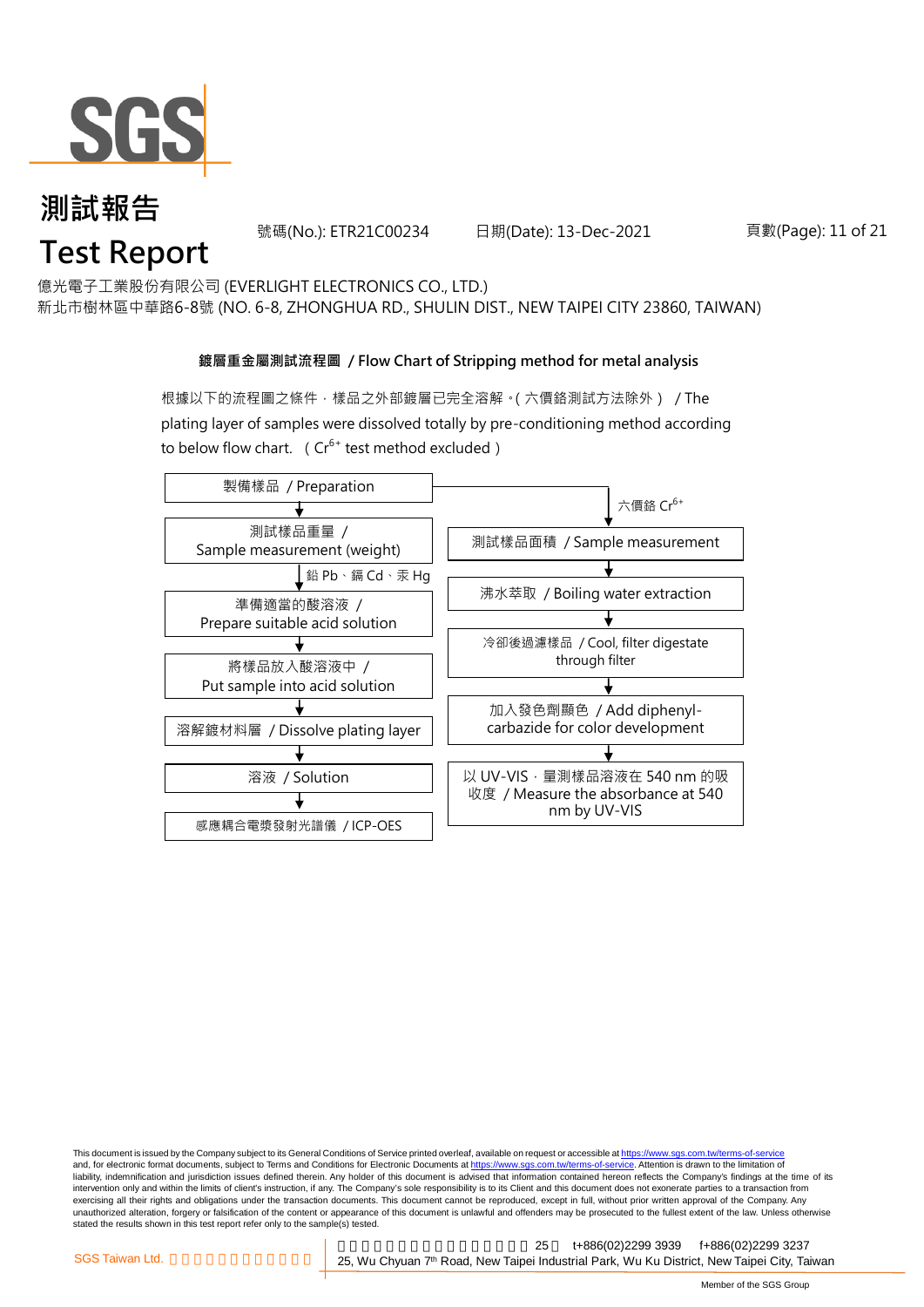

號碼(No.): ETR21C00234 日期(Date): 13-Dec-2021 頁數(Page): 12 of 21

## **Test Report**

億光電子工業股份有限公司 (EVERLIGHT ELECTRONICS CO., LTD.) 新北市樹林區中華路6-8號 (NO. 6-8, ZHONGHUA RD., SHULIN DIST., NEW TAIPEI CITY 23860, TAIWAN)

#### **多溴聯苯/多溴聯苯醚分析流程圖 / Analytical flow chart - PBBs/PBDEs**



This document is issued by the Company subject to its General Conditions of Service printed overleaf, available on request or accessible at https://www.sgs.com.tw/terms-of-service and, for electronic format documents, subject to Terms and Conditions for Electronic Documents at https://www.sgs.com.tw/terms-of-service. Attention is drawn to the limitation of liability, indemnification and jurisdiction issues defined therein. Any holder of this document is advised that information contained hereon reflects the Company's findings at the time of its intervention only and within the limits of client's instruction, if any. The Company's sole responsibility is to its Client and this document does not exonerate parties to a transaction from exercising all their rights and obligations under the transaction documents. This document cannot be reproduced, except in full, without prior written approval of the Company. Any<br>unauthorized alteration, forgery or falsif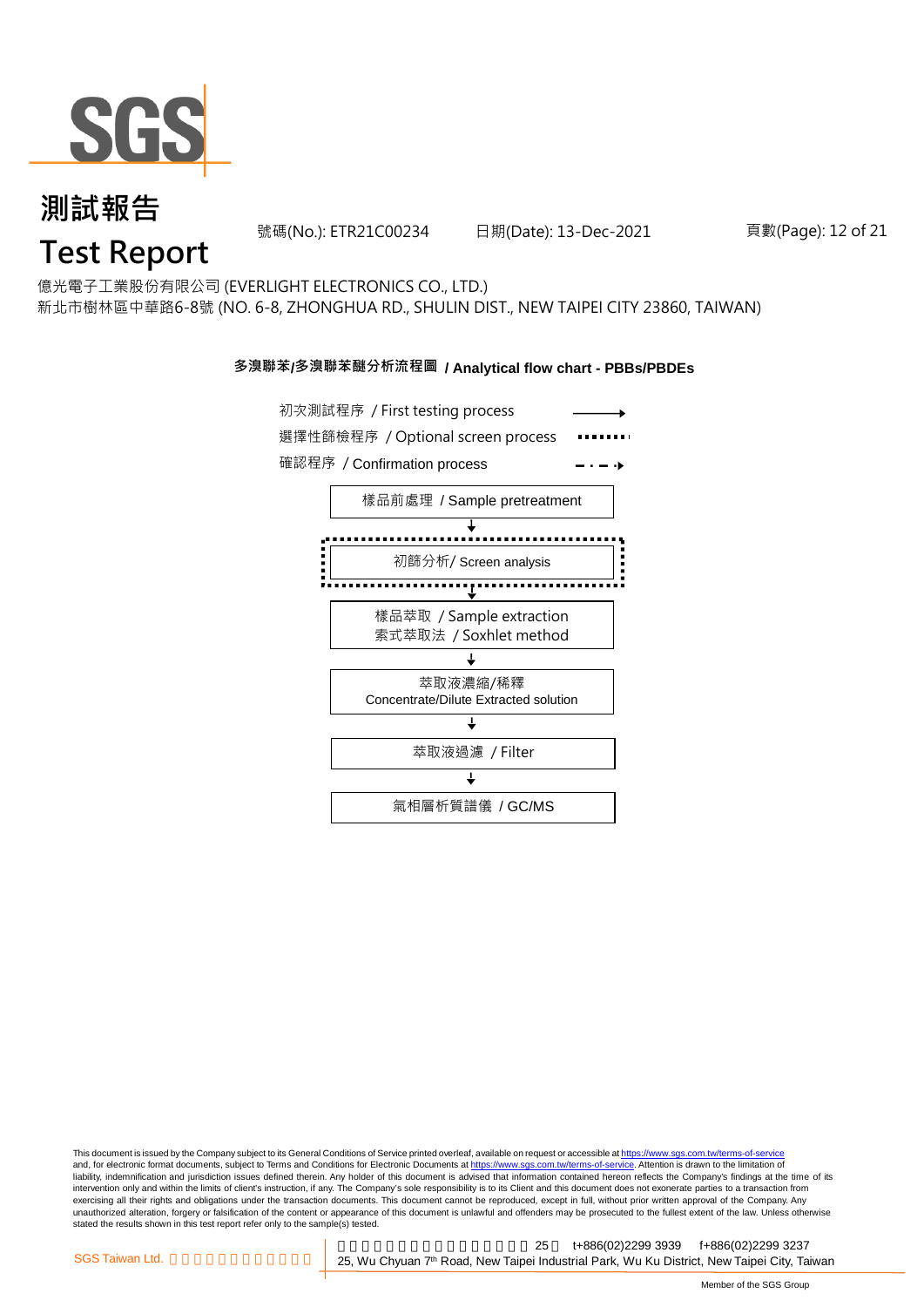

號碼(No.): ETR21C00234 日期(Date): 13-Dec-2021 頁數(Page): 13 of 21

## **Test Report**

億光電子工業股份有限公司 (EVERLIGHT ELECTRONICS CO., LTD.) 新北市樹林區中華路6-8號 (NO. 6-8, ZHONGHUA RD., SHULIN DIST., NEW TAIPEI CITY 23860, TAIWAN)

#### **可塑劑分析流程圖 / Analytical flow chart - Phthalate**

#### **【測試方法/Test method: IEC 62321-8】**



This document is issued by the Company subject to its General Conditions of Service printed overleaf, available on request or accessible at <u>https://www.sgs.com.tw/terms-of-service</u><br>and, for electronic format documents, su liability, indemnification and jurisdiction issues defined therein. Any holder of this document is advised that information contained hereon reflects the Company's findings at the time of its intervention only and within the limits of client's instruction, if any. The Company's sole responsibility is to its Client and this document does not exonerate parties to a transaction from exercising all their rights and obligations under the transaction documents. This document cannot be reproduced, except in full, without prior written approval of the Company. Any<br>unauthorized alteration, forgery or falsif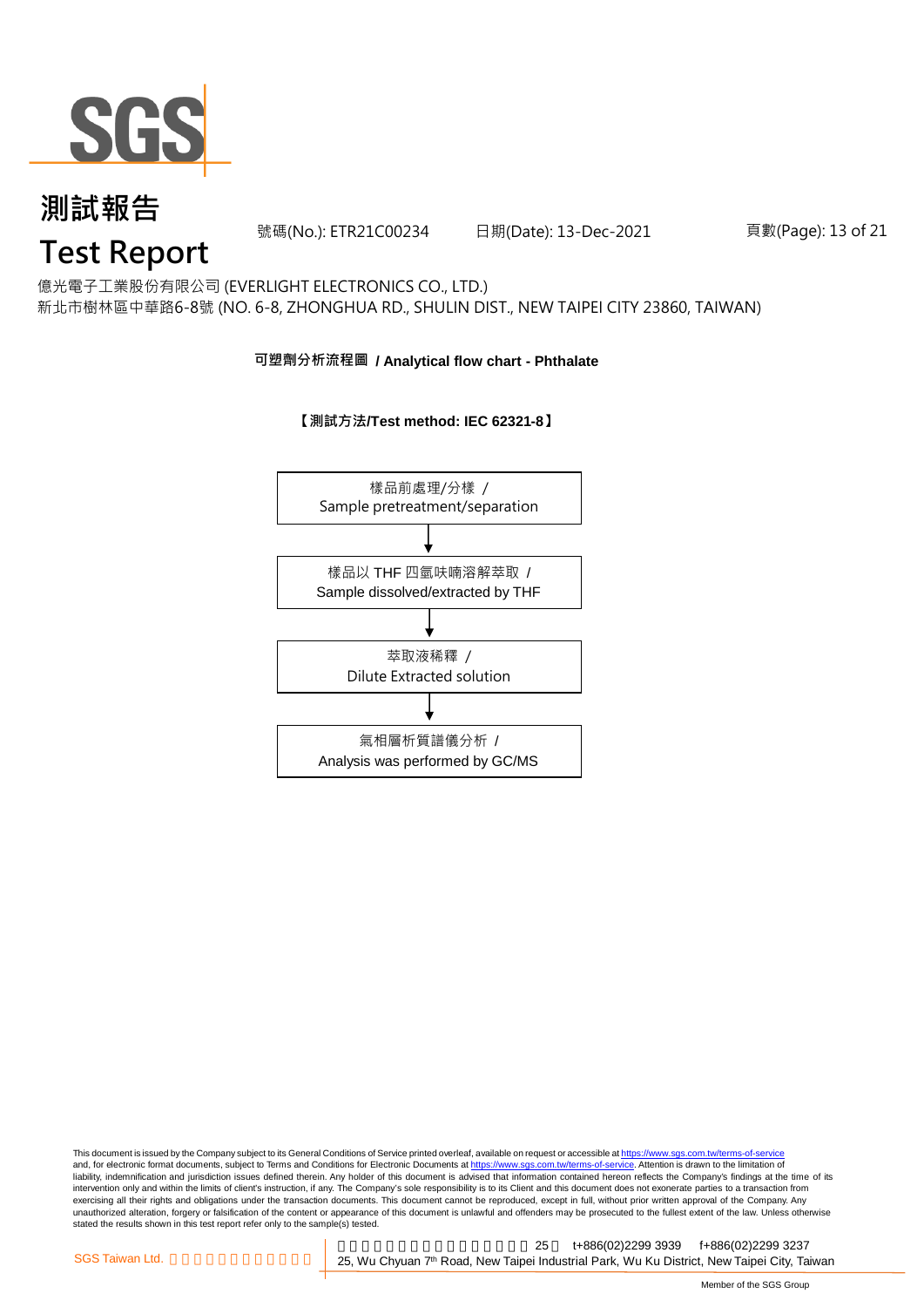

號碼(No.): ETR21C00234 日期(Date): 13-Dec-2021 頁數(Page): 14 of 21

## **Test Report**

億光電子工業股份有限公司 (EVERLIGHT ELECTRONICS CO., LTD.) 新北市樹林區中華路6-8號 (NO. 6-8, ZHONGHUA RD., SHULIN DIST., NEW TAIPEI CITY 23860, TAIWAN)

#### **六溴環十二烷分析流程圖 / Analytical flow chart - HBCDD**



This document is issued by the Company subject to its General Conditions of Service printed overleaf, available on request or accessible at <u>https://www.sgs.com.tw/terms-of-service</u><br>and, for electronic format documents, su liability, indemnification and jurisdiction issues defined therein. Any holder of this document is advised that information contained hereon reflects the Company's findings at the time of its intervention only and within the limits of client's instruction, if any. The Company's sole responsibility is to its Client and this document does not exonerate parties to a transaction from exercising all their rights and obligations under the transaction documents. This document cannot be reproduced, except in full, without prior written approval of the Company. Any<br>unauthorized alteration, forgery or falsif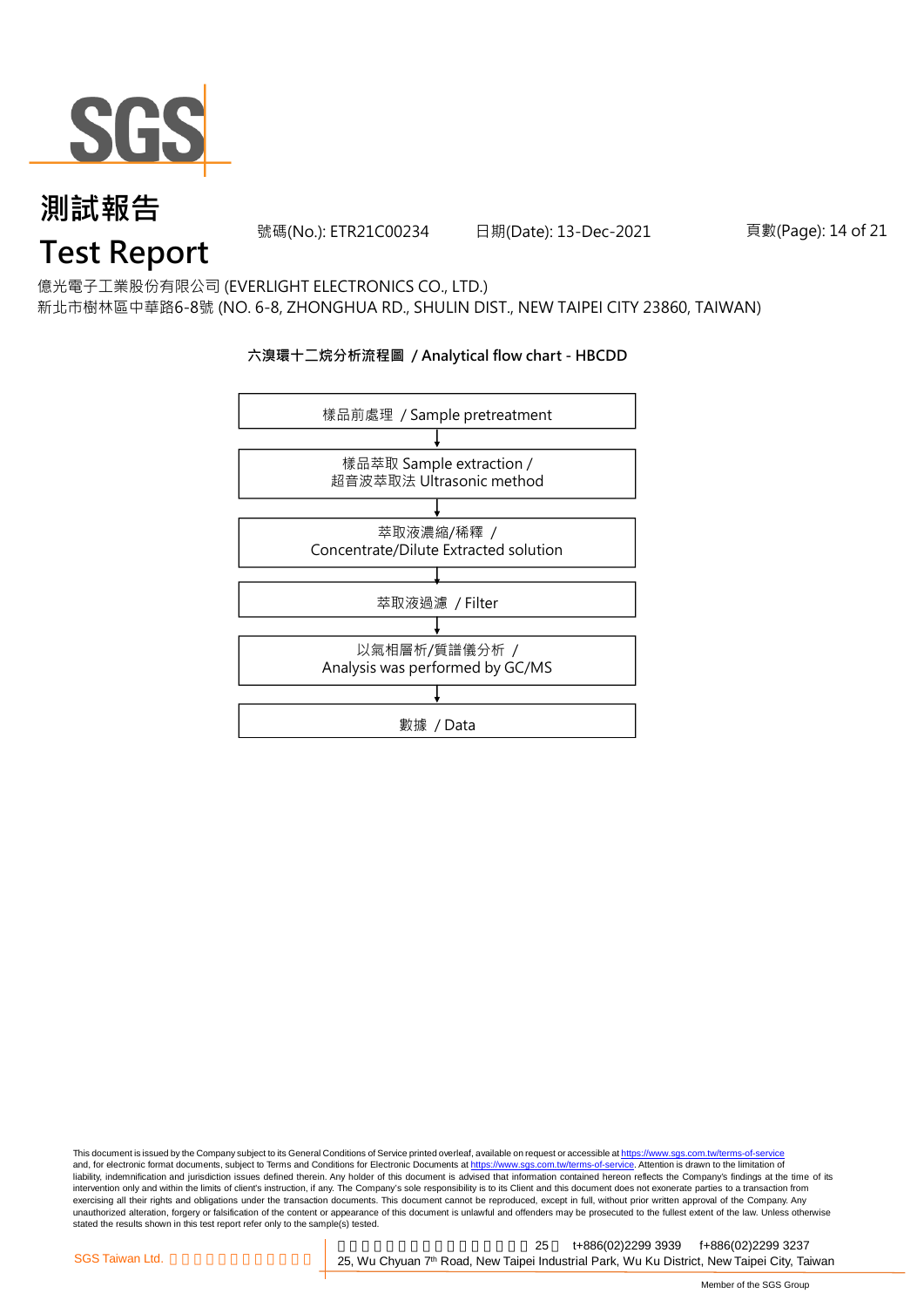

號碼(No.): ETR21C00234 日期(Date): 13-Dec-2021 頁數(Page): 15 of 21

# **Test Report**

億光電子工業股份有限公司 (EVERLIGHT ELECTRONICS CO., LTD.) 新北市樹林區中華路6-8號 (NO. 6-8, ZHONGHUA RD., SHULIN DIST., NEW TAIPEI CITY 23860, TAIWAN)

### 樣品前處理/分樣 / Sample pretreatment/separation 秤重及將樣品放入樣品槽中 / Weighting and putting sample in cell 燃燒彈/吸收 Oxygen Bomb Combustion / Absorption 離子層析儀分析 / Analysis was performed by IC 稀釋至固定體積 / Dilution to fixed volume

**鹵素分析流程圖 / Analytical flow chart - Halogen**

This document is issued by the Company subject to its General Conditions of Service printed overleaf, available on request or accessible at <u>https://www.sgs.com.tw/terms-of-service</u><br>and, for electronic format documents, su liability, indemnification and jurisdiction issues defined therein. Any holder of this document is advised that information contained hereon reflects the Company's findings at the time of its intervention only and within the limits of client's instruction, if any. The Company's sole responsibility is to its Client and this document does not exonerate parties to a transaction from exercising all their rights and obligations under the transaction documents. This document cannot be reproduced, except in full, without prior written approval of the Company. Any<br>unauthorized alteration, forgery or falsif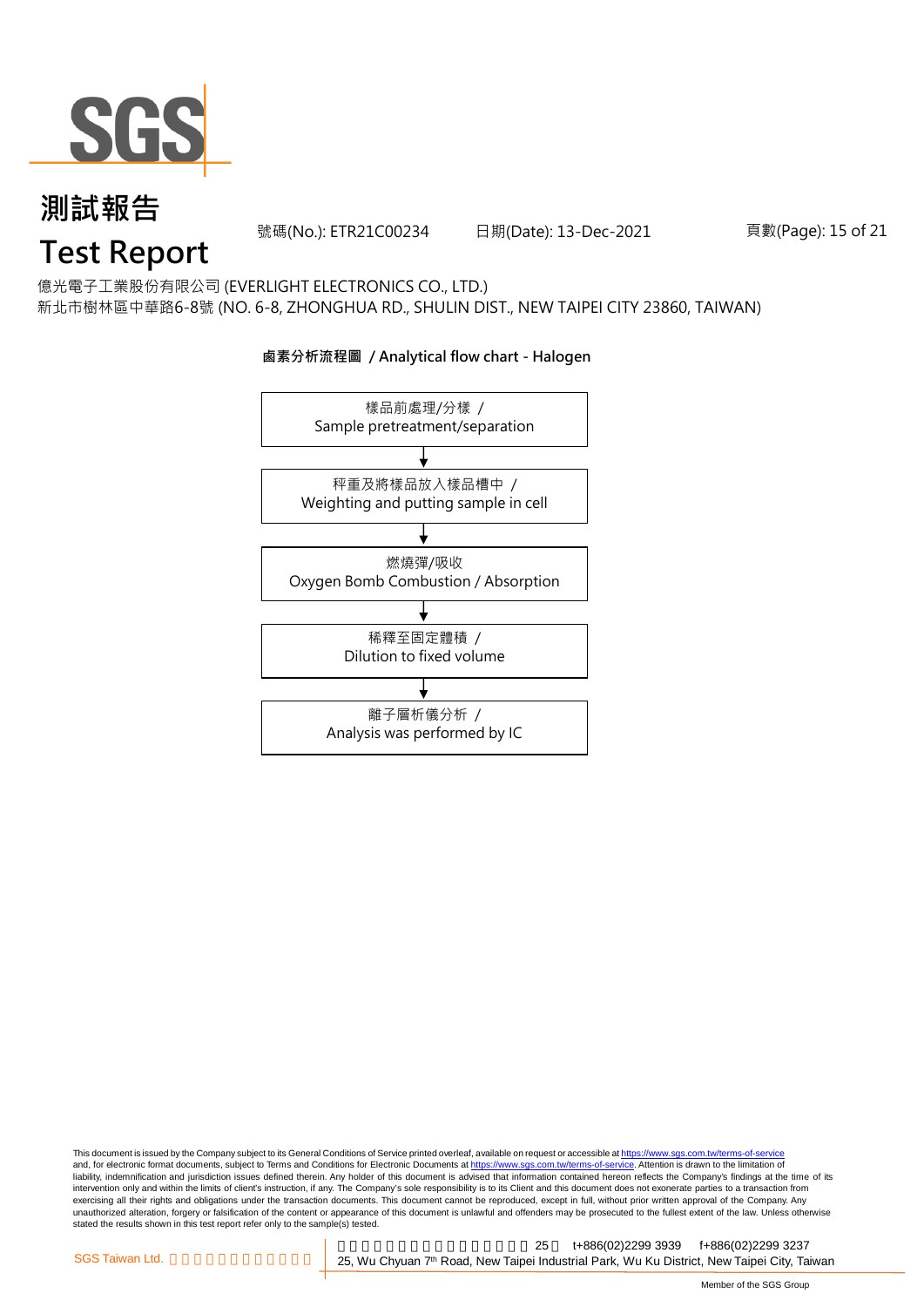

號碼(No.): ETR21C00234 日期(Date): 13-Dec-2021 頁數(Page): 16 of 21

## **Test Report**

億光電子工業股份有限公司 (EVERLIGHT ELECTRONICS CO., LTD.) 新北市樹林區中華路6-8號 (NO. 6-8, ZHONGHUA RD., SHULIN DIST., NEW TAIPEI CITY 23860, TAIWAN)

#### **全氟化合物(包含全氟辛酸/全氟辛烷磺酸/其相關化合物等等)分析流程圖 / Analytical flow**

#### **chart – PFAS (including PFOA/PFOS/its related compound, etc.)**



This document is issued by the Company subject to its General Conditions of Service printed overleaf, available on request or accessible at https://www.sgs.com.tw/terms-of-service and, for electronic format documents, subject to Terms and Conditions for Electronic Documents at https://www.sgs.com.tw/terms-of-service. Attention is drawn to the limitation of liability, indemnification and jurisdiction issues defined therein. Any holder of this document is advised that information contained hereon reflects the Company's findings at the time of its intervention only and within the limits of client's instruction, if any. The Company's sole responsibility is to its Client and this document does not exonerate parties to a transaction from exercising all their rights and obligations under the transaction documents. This document cannot be reproduced, except in full, without prior written approval of the Company. Any<br>unauthorized alteration, forgery or falsif stated the results shown in this test report refer only to the sample(s) tested.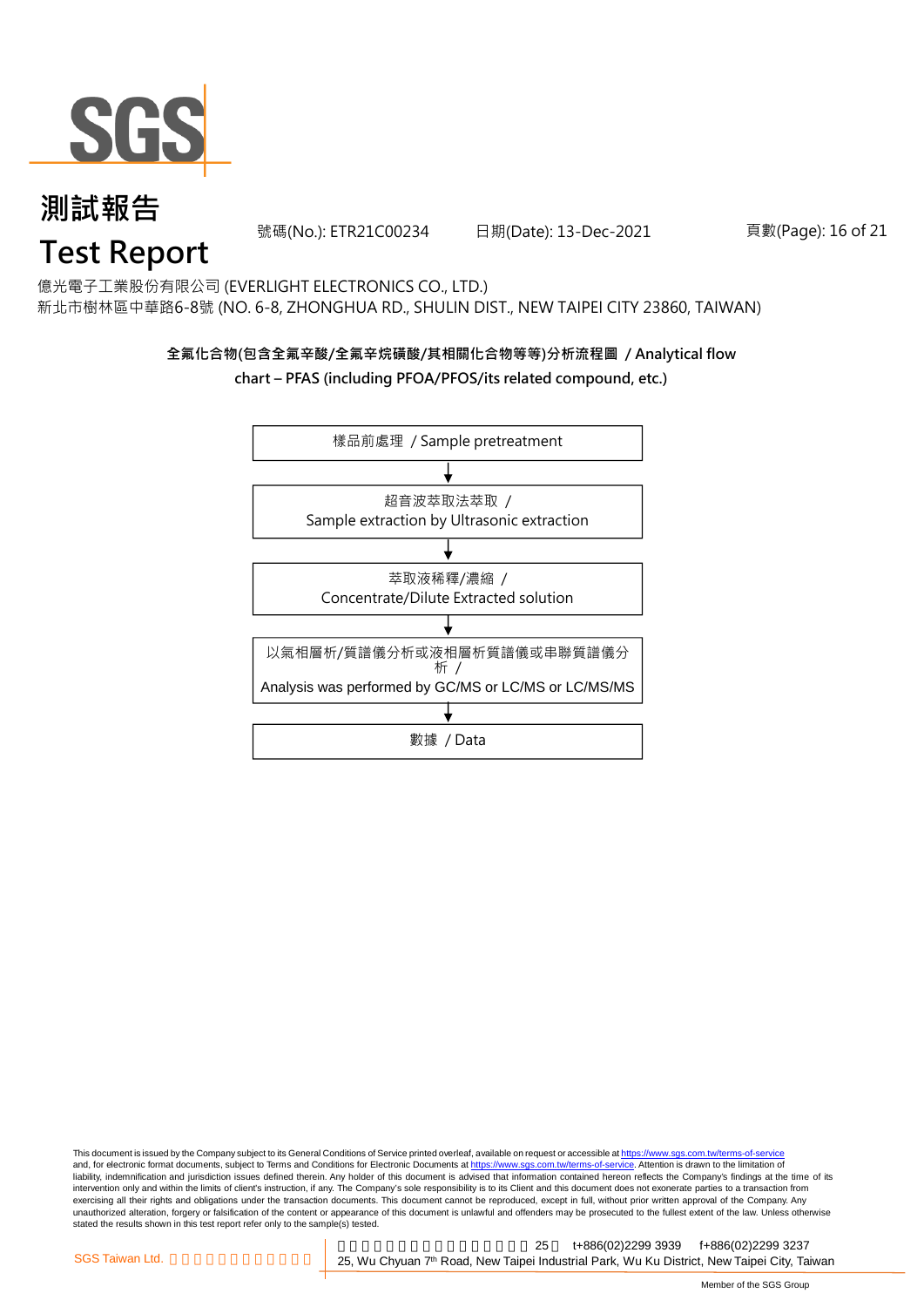

號碼(No.): ETR21C00234 日期(Date): 13-Dec-2021 頁數(Page): 17 of 21

## **Test Report**

億光電子工業股份有限公司 (EVERLIGHT ELECTRONICS CO., LTD.) 新北市樹林區中華路6-8號 (NO. 6-8, ZHONGHUA RD., SHULIN DIST., NEW TAIPEI CITY 23860, TAIWAN)

#### **多環芳香烴分析流程圖 /**

#### **Analytical flow chart - PAHs (Polycyclic Aromatic Hydrocarbons)**



This document is issued by the Company subject to its General Conditions of Service printed overleaf, available on request or accessible at <u>https://www.sgs.com.tw/terms-of-service</u><br>and, for electronic format documents, su liability, indemnification and jurisdiction issues defined therein. Any holder of this document is advised that information contained hereon reflects the Company's findings at the time of its intervention only and within the limits of client's instruction, if any. The Company's sole responsibility is to its Client and this document does not exonerate parties to a transaction from exercising all their rights and obligations under the transaction documents. This document cannot be reproduced, except in full, without prior written approval of the Company. Any<br>unauthorized alteration, forgery or falsif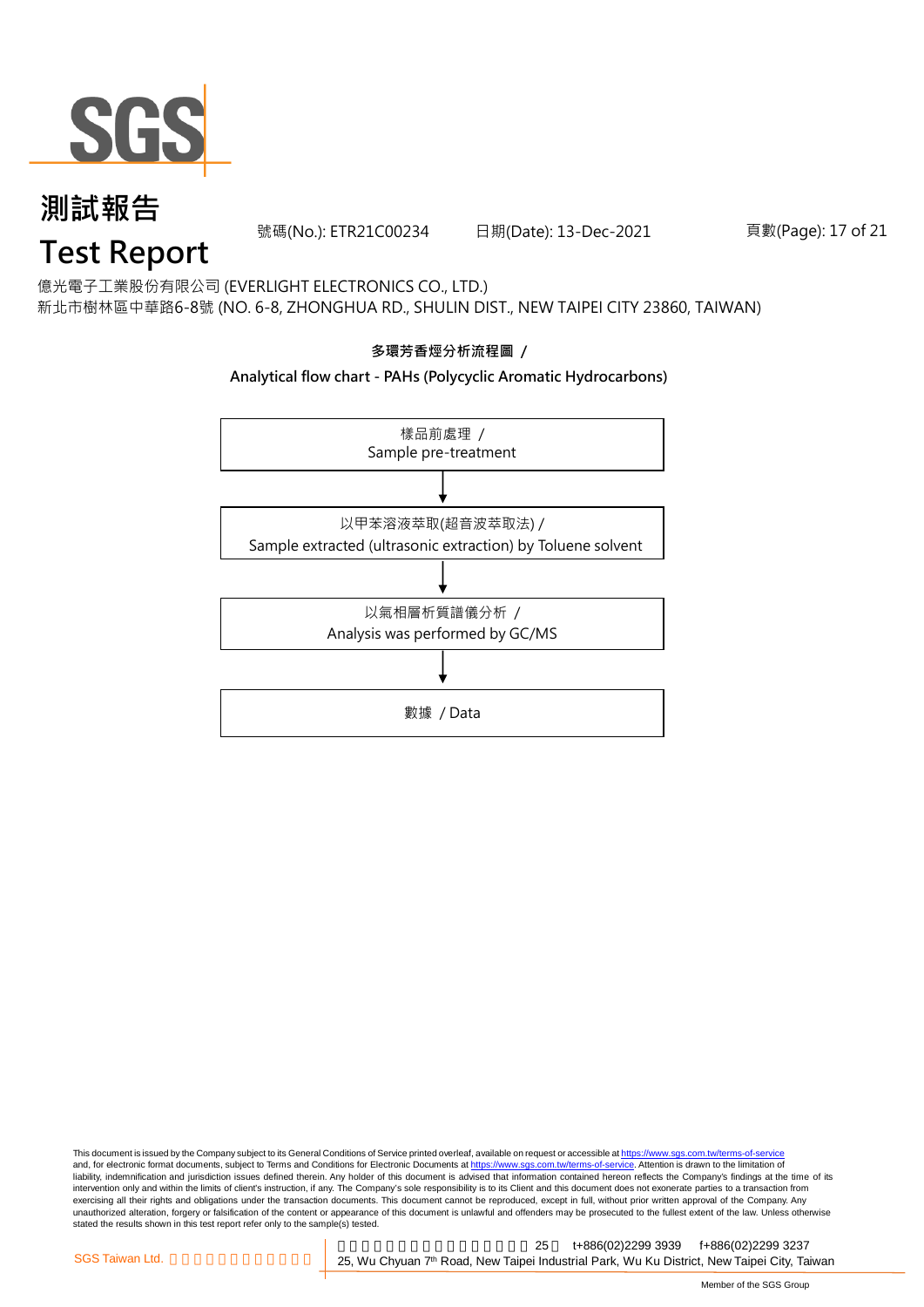

號碼(No.): ETR21C00234 日期(Date): 13-Dec-2021 頁數(Page): 18 of 21

億光電子工業股份有限公司 (EVERLIGHT ELECTRONICS CO., LTD.)

新北市樹林區中華路6-8號 (NO. 6-8, ZHONGHUA RD., SHULIN DIST., NEW TAIPEI CITY 23860, TAIWAN)

#### **元素(含重金屬)分析流程圖 / Analytical flow chart of Elements (Heavy metal included)**

根據以下的流程圖之條件,樣品已完全溶解。

These samples were dissolved totally by pre-conditioning method according to below flow chart.

【參考方法/Reference method: US EPA 3051A、US EPA 3052】



\* US EPA 3051A 方法未添加氫氟酸 / US EPA 3051A method does not add HF.

This document is issued by the Company subject to its General Conditions of Service printed overleaf, available on request or accessible at https://www.sgs.com.tw/terms-of-service and, for electronic format documents, subject to Terms and Conditions for Electronic Documents at https://www.sgs.com.tw/terms-of-service. Attention is drawn to the limitation of liability, indemnification and jurisdiction issues defined therein. Any holder of this document is advised that information contained hereon reflects the Company's findings at the time of its intervention only and within the limits of client's instruction, if any. The Company's sole responsibility is to its Client and this document does not exonerate parties to a transaction from exercising all their rights and obligations under the transaction documents. This document cannot be reproduced, except in full, without prior written approval of the Company. Any<br>unauthorized alteration, forgery or falsif stated the results shown in this test report refer only to the sample(s) tested.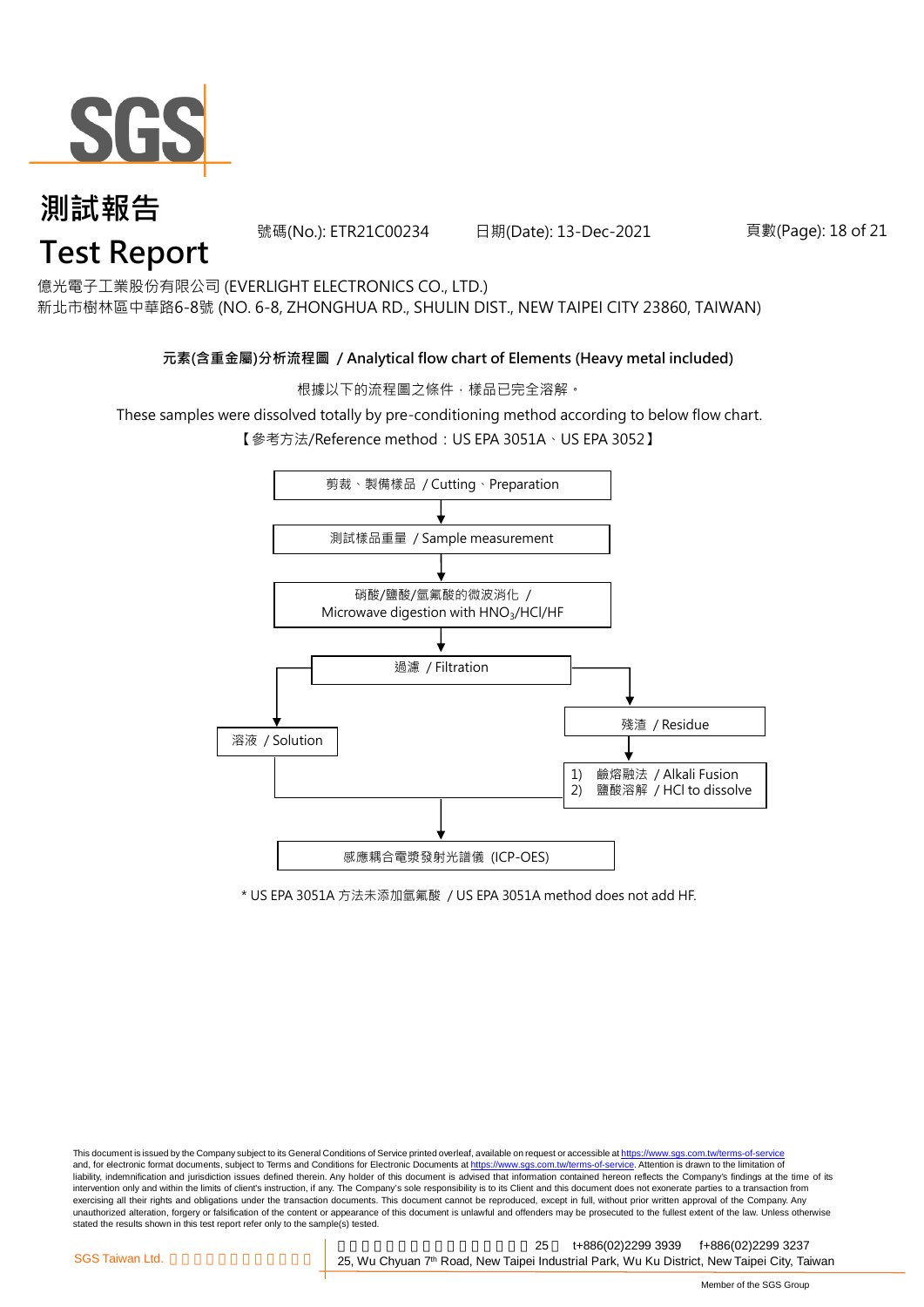

號碼(No.): ETR21C00234 日期(Date): 13-Dec-2021 頁數(Page): 19 of 21

億光電子工業股份有限公司 (EVERLIGHT ELECTRONICS CO., LTD.)

新北市樹林區中華路6-8號 (NO. 6-8, ZHONGHUA RD., SHULIN DIST., NEW TAIPEI CITY 23860, TAIWAN)

#### **元素以 ICP-OES 分析的消化流程圖**

#### **(Flow Chart of digestion for the elements analysis performed by ICP-OES)**

根據以下的流程圖之條件,樣品已完全溶解。 / These samples were dissolved totally by pre-conditioning method according to below flow chart.



This document is issued by the Company subject to its General Conditions of Service printed overleaf, available on request or accessible at https://www.sgs.com.tw/terms-of-service and, for electronic format documents, subject to Terms and Conditions for Electronic Documents at https://www.sgs.com.tw/terms-of-service. Attention is drawn to the limitation of liability, indemnification and jurisdiction issues defined therein. Any holder of this document is advised that information contained hereon reflects the Company's findings at the time of its intervention only and within the limits of client's instruction, if any. The Company's sole responsibility is to its Client and this document does not exonerate parties to a transaction from exercising all their rights and obligations under the transaction documents. This document cannot be reproduced, except in full, without prior written approval of the Company. Any<br>unauthorized alteration, forgery or falsif stated the results shown in this test report refer only to the sample(s) tested.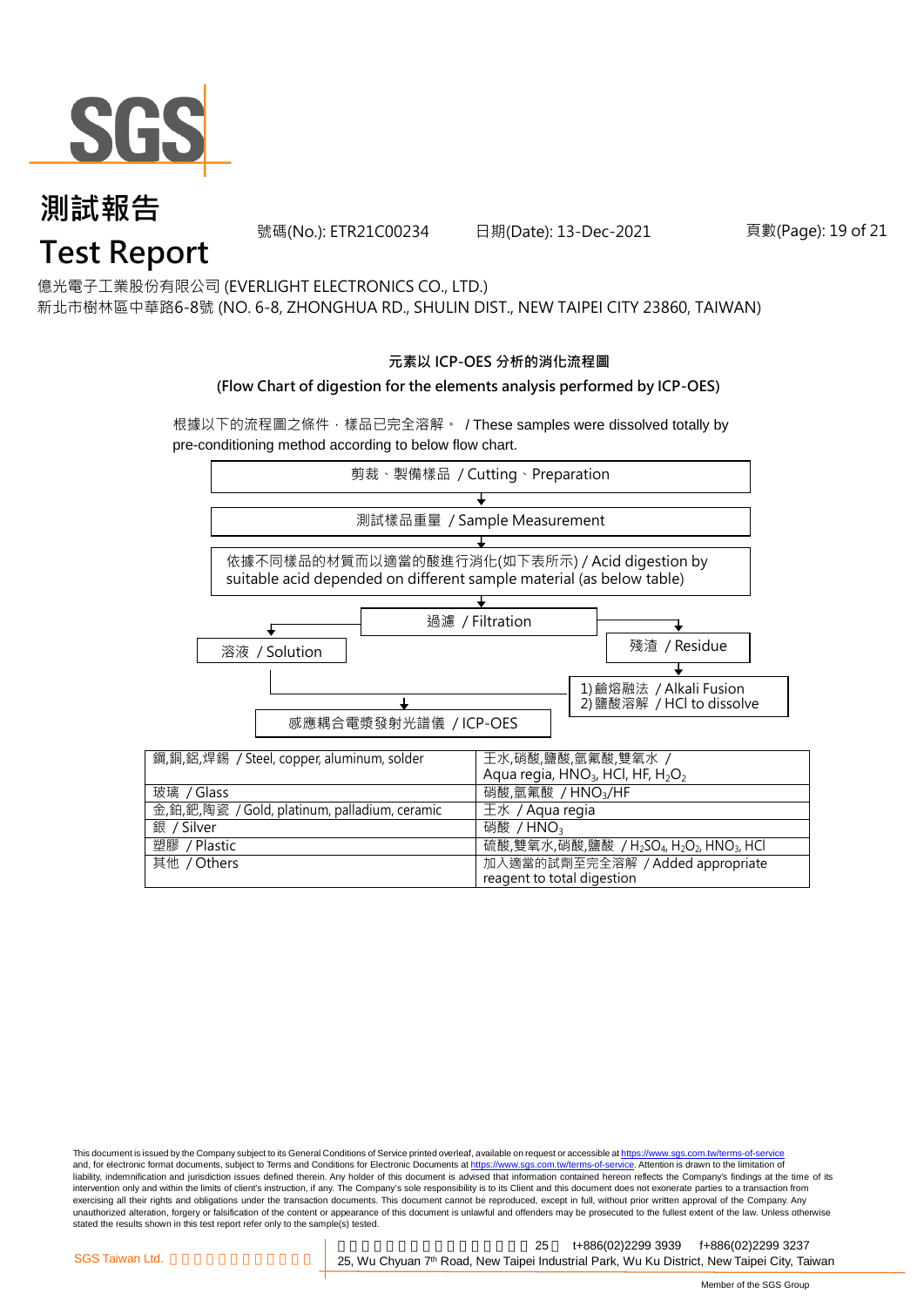

號碼(No.): ETR21C00234 日期(Date): 13-Dec-2021 頁數(Page): 20 of 21

# **Test Report**

億光電子工業股份有限公司 (EVERLIGHT ELECTRONICS CO., LTD.) 新北市樹林區中華路6-8號 (NO. 6-8, ZHONGHUA RD., SHULIN DIST., NEW TAIPEI CITY 23860, TAIWAN)

> **\* 照片中如有箭頭標示,則表示為實際檢測之樣品/部位. \* (The tested sample / part is marked by an arrow if it's shown on the photo.)**



**ETR21C00234 NO.2** 



This document is issued by the Company subject to its General Conditions of Service printed overleaf, available on request or accessible at <u>https://www.sgs.com.tw/terms-of-service</u><br>and, for electronic format documents, su liability, indemnification and jurisdiction issues defined therein. Any holder of this document is advised that information contained hereon reflects the Company's findings at the time of its liability, indemnification and intervention only and within the limits of client's instruction, if any. The Company's sole responsibility is to its Client and this document does not exonerate parties to a transaction from exercising all their rights and obligations under the transaction documents. This document cannot be reproduced, except in full, without prior written approval of the Company. Any<br>unauthorized alteration, forgery or falsif